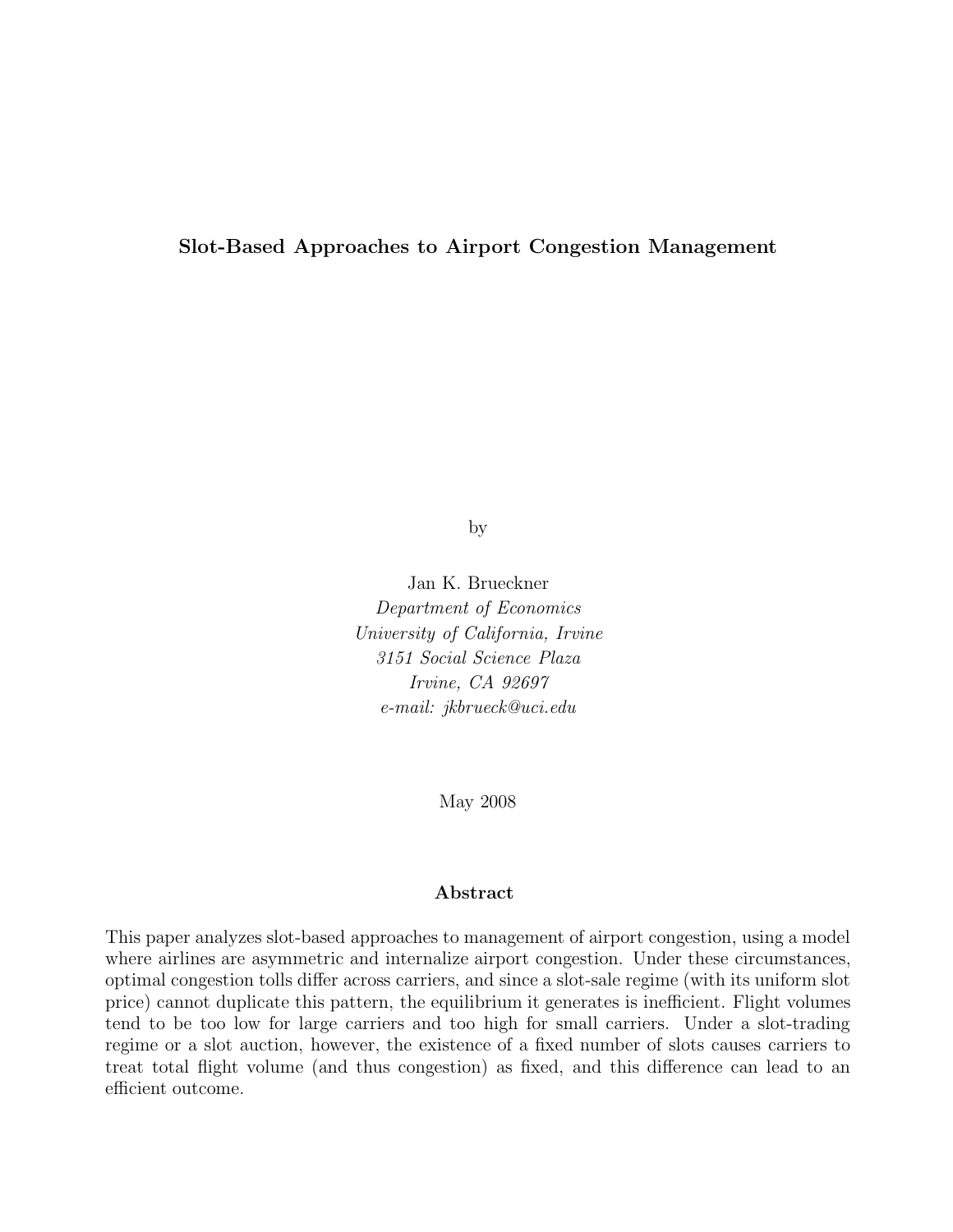#### Slot-Based Approaches to Airport Congestion Management

by

Jan K. Brueckner\*

#### 1. Introduction

Flight delays caused by airport congestion are a growing problem in both the US and Europe, and policymakers have struggled to formulate a response. To address rising congestion at Chicago's O'Hare Airport, the Federal Aviation Administration (FAA) took a micromanagement approach, prevailing on the airport's two major carriers (United and American) to cut their peak flight volumes while prohibiting smaller carriers from adding flights to fill the gap. More-systematic FAA interventions have occurred at New York airports, initially at La-Guardia and most recently at John F. Kennedy and Newark airports, where the FAA capped peak hour flight operations. All of these interventions followed surges in flights spurred by relaxation of long-standing slot constraints at O'Hare, LaGuardia and JFK, three airports where FAA-allocated slots give airlines the right to operate at particular times.<sup>1</sup>

While capping flight quantities, recent FAA interventions also envision a role for prices as a policy tool in attacking the congestion problem. In announcing the New York flight caps, the FAA proposed a system where carriers would each year relinquish a portion of their slots for redistribution via an auction system. This proposal is expected to stimulate the existing secondary slot market, where slots are traded among carriers. Contemporaneously, a position paper issued by the U.S. Department of Justice (Whalen et al., 2007) endorsed slot auctions as a mechanism for addressing airport congestion. Following these New York policy decisions, the FAA took an even more significant step by changing its rules on landing fees, which are charged to carriers for each flight operation at an airport. While landing fees traditionally depended only on aircraft weight, the new rules effectively allow the fees to vary by time of day. This change permits airports to implement congestion pricing, with high landing fees charged during peak hours and lower fees charged in off-peak periods.

With these new developments, price-based solutions to airport congestion have gained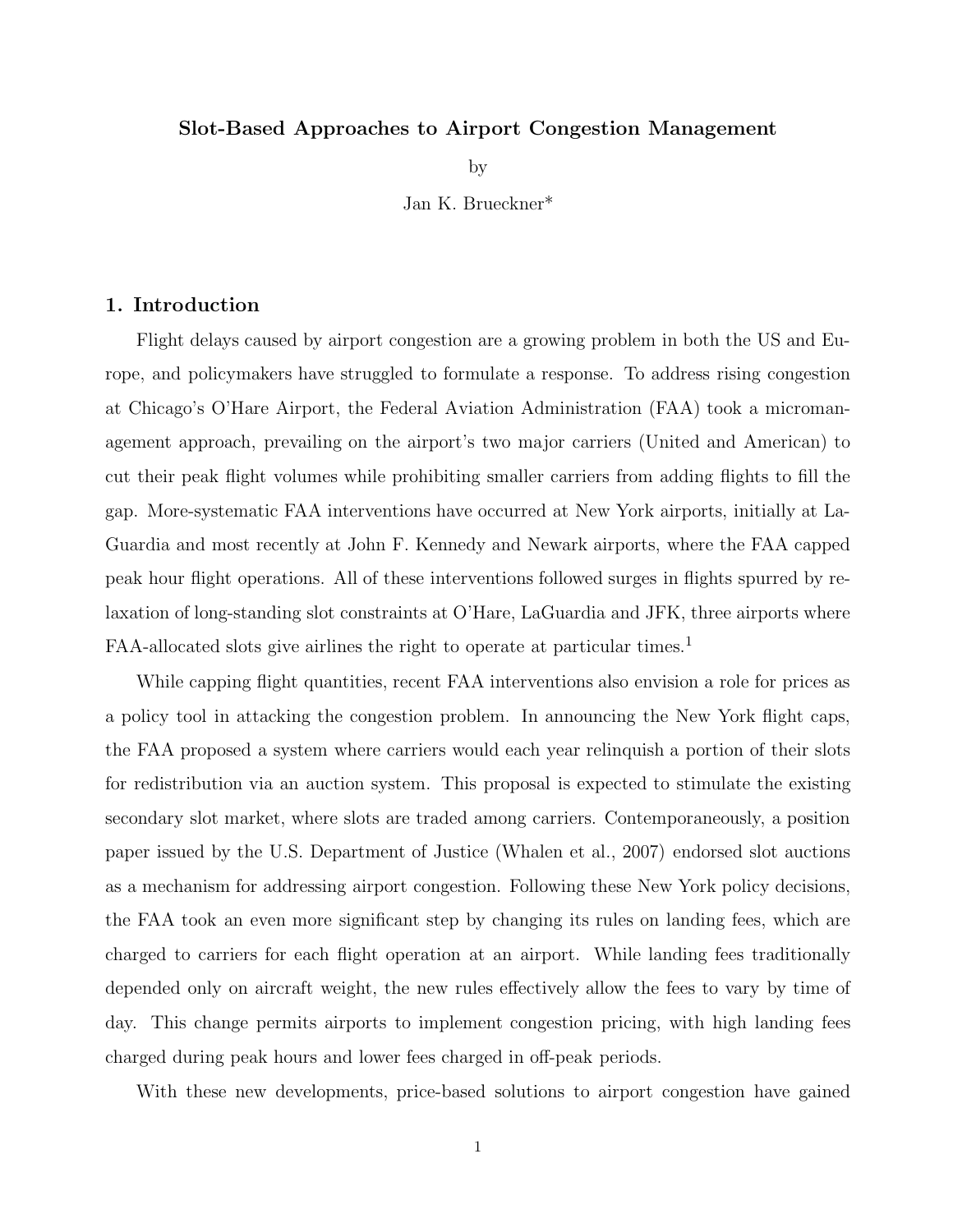credibility, mirroring recent progress in implementing congestion pricing for roads (London and Stockholm are prominent examples). But the FAA's decisions have opened the door to several distinct, and potentially different, pricing approaches. While slot auctions represent one option, a related approach would involve a slot-sale regime, where the airport authority sets a slot price and allows carriers to purchase as many slots as they wish at that price. Under congestion pricing, carriers pay a congestion toll that is analogous to the slot price, but under an ideal structure, tolls are carrier-specific (depending on airport flight shares) rather than uniform. By contrast, under a slot-trading regime, the airport authority distributes slots to the carriers, who trade them at price that is again uniform. The existing secondary markets at slot-constrained airports approximate such a regime, but the current low trading volume suggests a need for institutional improvements (see Whalen et al.  $(2007)$ ).<sup>2</sup> Given the importance of airport congestion as a policy problem, it is important to understand the potentially different impacts of these price-based regimes. The present paper is designed to achieve such an understanding by comparing the outcomes achieved under congestion pricing, a slot-sale regime, a slot-trading regime, and a slot auction.

In doing so, the paper parallels the analysis of Verhoef  $(2008)^3$  while using a more tractable set of assumptions. The main simplification, which follows Brueckner and Van Dender (2008), is the assumption that carriers face perfectly elastic demands for air travel. This approach eliminates the flight-reducing distortion arising from the exercise of market power, allowing a sole focus on the distortion arising from the congestion externality, which tends to make flight volumes excessive. With market power eliminated and a constant-returns assumption modified, the analysis is able to derive parallel results that are simpler and more clearcut than those of Verhoef (2008). Once the analysis is complete, the two sets of results are compared.

Although a slot-sale regime is less commonly advocated than slot trading or slot auctions, an understanding of its performance is helpful when evaluating these other approaches. As a result, a significant portion of the paper is devoted to analyzing the slot-sale regime and comparing its performance to that of congestion pricing, which is known to generate the social optimum. The difference between these two regimes arises because of internalization of airport congestion, which occurs because carriers at congested airports often operate a large number of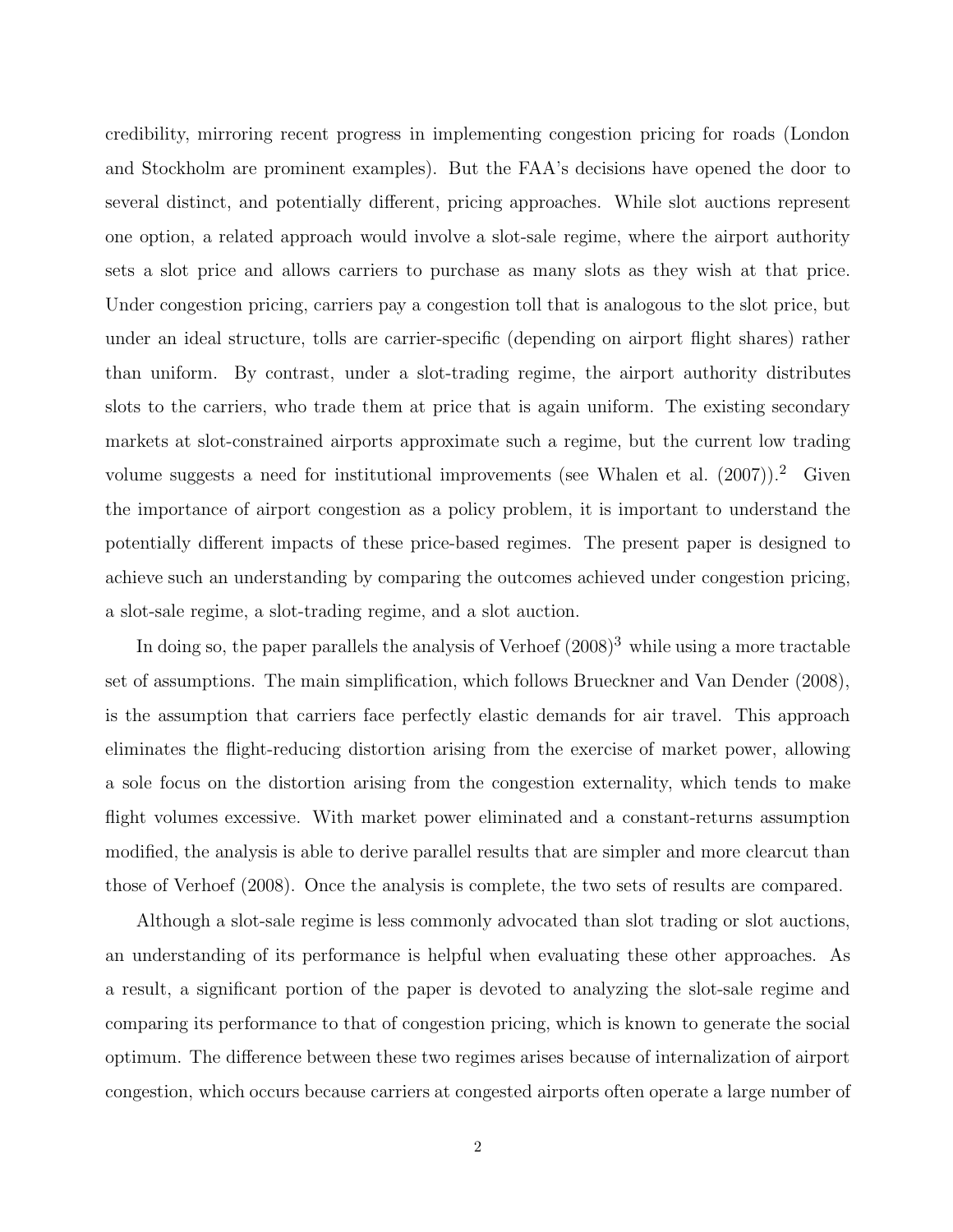flights (road users, by constrast, operate a single vehicle). This fact means that, in scheduling an additional flight, a carrier will take into account the additional congestion costs imposed on the other flights it operates. The appropriate congestion toll then captures only the congestion imposed on other carriers, excluding the congestion the carrier imposes on itself. While Daniel (1995) was the first to recognize the potential for internalization of airport congestion, this pricing rule was advanced by Brueckner (2002, 2005) and further explored by other authors.<sup>4</sup>

A key implication of internalization is that asymmetric carriers should pay different tolls. A carrier with a large flight share at the congested airport, which internalizes most of the congestion from its operation of an extra flight, should pay a low toll, while a small carrier, which internalizes little congestion, should pay a high toll. Because a slot-sale regime, with its uniform price, cannot duplicate this inverse relationship between a carrier's flight share and its charge per flight, the regime is inefficient. By failing to account for differences in the internalization of congestion, the uniform slot price excessively penalizes large carriers and insufficiently penalizes small carriers for the congestion they create.

Given this pattern, large carriers will operate too few and small carriers too many flights under a slot-sale regime, provided the number of slots sold is close to the socially optimal flight volume. But since a welfare-maximizing airport authority, who sets the number of slots sold in a second-best fashion, may choose a slot total that diverges from the optimal flight volume, these relationships are not guaranteed in general. The analysis offers some partial results and a complete characterization in one special case, where the slot total is socially optimal and the flight volumes of large carriers are indeed too small and those of small carriers too large. Numerical results show the likely robustness of this result outside the special case.

If the model's large and small airlines are replaced by symmetric carriers, then the slot-sale regime's common price does not constitute an inefficient constraint, and the regime is efficient. The analysis shows that efficiency also obtains when carriers do not internalize congestion, behavior that Daniel (1995) and Daniel and Harback (2008) claim is realistic. They argue that non-internalizing behavior emerges in the presence of competitive-fringe carriers, who offset through their own flight increases any attempt by large carriers to limit self-imposed congestion.<sup>5</sup>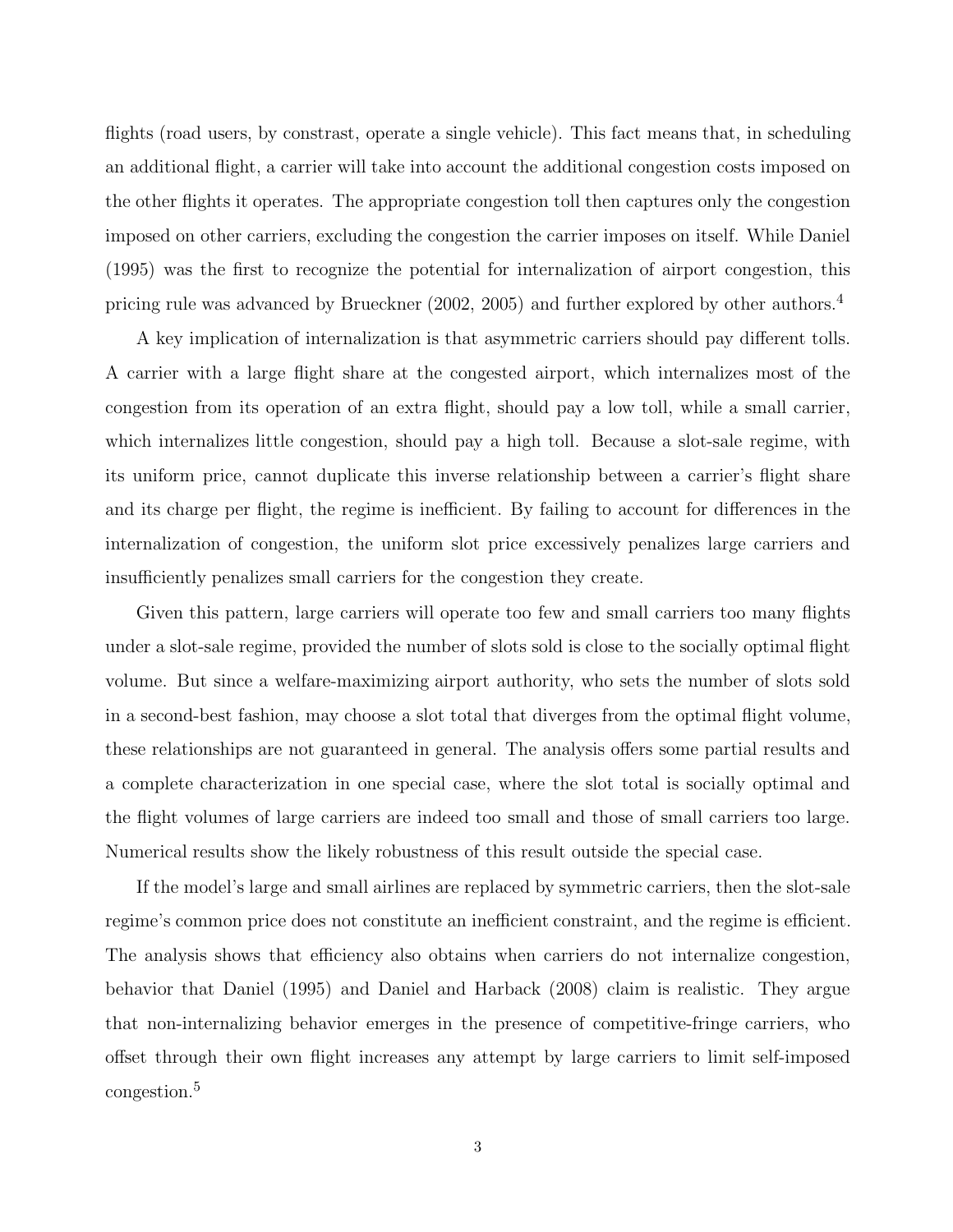The analysis then turns to a slot-trading regime, where slots are distributed to carriers and then traded among them at a fixed price (also known as a "secondary market" for slots). Remarkably, the analysis shows that such a regime is efficient, overcoming the slot-sale regime's limitations, provided that the optimal number of slots is distributed. The key difference between the regimes is that carriers participating in a slot-trading regime understand that the total flight volume is fixed by the number of distributed slots, while slot-sale participants perceive no such constraint, expecting total flights (and airport congestion) to be affected by their slot purchases. The differing view of carriers under a slot-trading regime generates an efficient outcome.

The analysis relies on a highly stylized model, but the main conclusions should be robust to generalizations that offer greater realism. Adapting the framework of Brueckner and Van Dender (2008), the model portrays a congested airport served by two asymmetric carriers, with peak and off-peak periods collapsed into a single period that is always congested. In the analysis, carriers treat congestion tolls and slot prices as parametric and uninfluenced by their chosen flight volumes. This view is consistent with the usual approach to Pigouvian taxation, where the government, faced with a market distortion, computes the social optimum and levies taxes at a fixed rate to reach it. Economic agents, even if they otherwise enjoy market power, treat such Pigouvian taxes as parametric. Analogously, the airport authority in the present model has the information necessary to reach the first-best optimum via tolls or a second-best optimum via an appropriate slot price, and the carriers, even though they are nonatomistic, view these charges as immutable and unaffected by their own choices.

In an actual implementation of congestion tolls or a slot-sale regime, different behavior could emerge. For example, implementation of tolls might rely on an iterative approach, where peak-period tolls are initially computed based on current traffic volumes and then adjusted downward as traffic shifts toward off-peak periods. The carriers, perceiving a connection between flight volumes and tolls, would then have an incentive to manipulate the system, acting on the basis of false, understated demands for airport usage with the goal of depressing the toll. Similarly, under a slot-sale regime, the airport authority might take a trial-and-error approach in setting the slot price, encouraging the airlines to view the price as endogenous and thus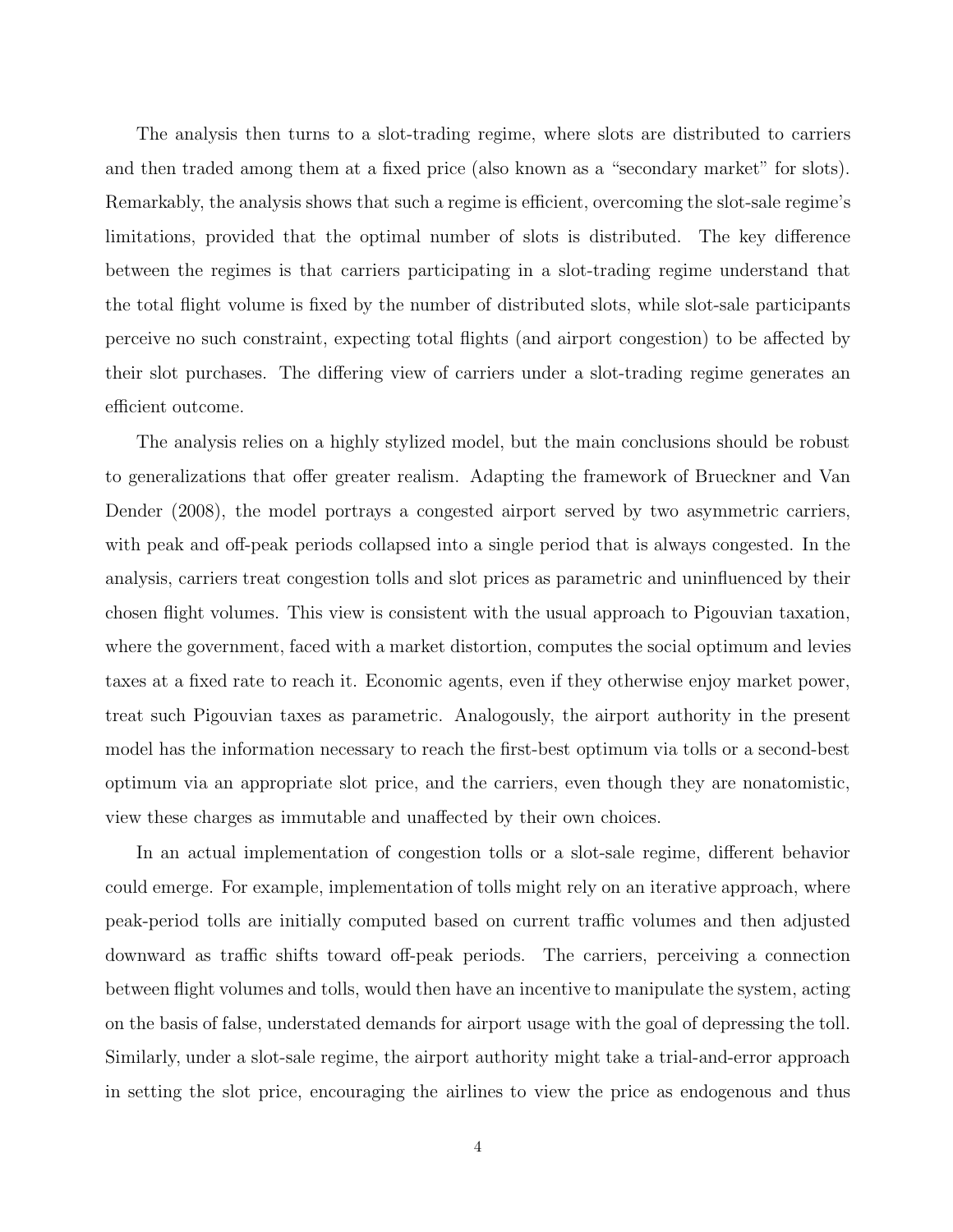subject to manipulation. The same incentive might arise under a slot-trading regime. If such manipulative behavior occurs, then the results of the present analysis are not strictly relevant, calling into question their usefulness as a guide for public policy. However, if the extent of manipulation is "small," then the results may still have some practical value. Whatever view of carrier behavior is correct, the urgency of the airport congestion problem makes any analysis of price-based remedies, including one based on standard Pigouvian assumptions, a high-priority undertaking.

Slot auctions are the final focus of the analysis. The discussion assumes that slots are allocated via a uniform-price, multi-unit auction, and in keeping with the non-manipulative behavior assumed in the prior analysis, strategic bidding is ruled out, with carriers assumed to make bids based on their true valuations of slots. This assumption, while strongly at variance with the huge auction literature, may provide an approximation to the actual outcome under a slot auction. The analysis shows that, without strategic behavior, the auction generates the same efficient outcome as the slot-trading regime.

The plan of the paper is as follows. Section 2 characterizes the social optimum and the laissez-faire equilibrium, where partially uninternalized congestion leads to an excessive total flight volume, and derives the congestion tolls required to support the optimum. Section 3 analyzes the slot-sale regime, providing numerical examples to supplement the analytical results, and then analyzes the slot-trading regime and a slot auction. Section 4 offers conclusions.

#### 2. Basic Analysis

#### 2.1. The setup

The analysis focuses on a single congested airport served by two airlines, denoted 1 and 2, who interact in Cournot fashion. Following Pels and Verhoef (2004), the model combines the peak and offpeak periods from Brueckner's (2002) analysis into a single congested period, an assumption that rules out reallocation of traffic between periods as a response to price-based congestion remedies. While the airlines experience common congestion, they are assumed to serve separate markets out of the congested airport, thus charging different fares. This assumption serves to generate asymmetry between the carriers, a crucial component of the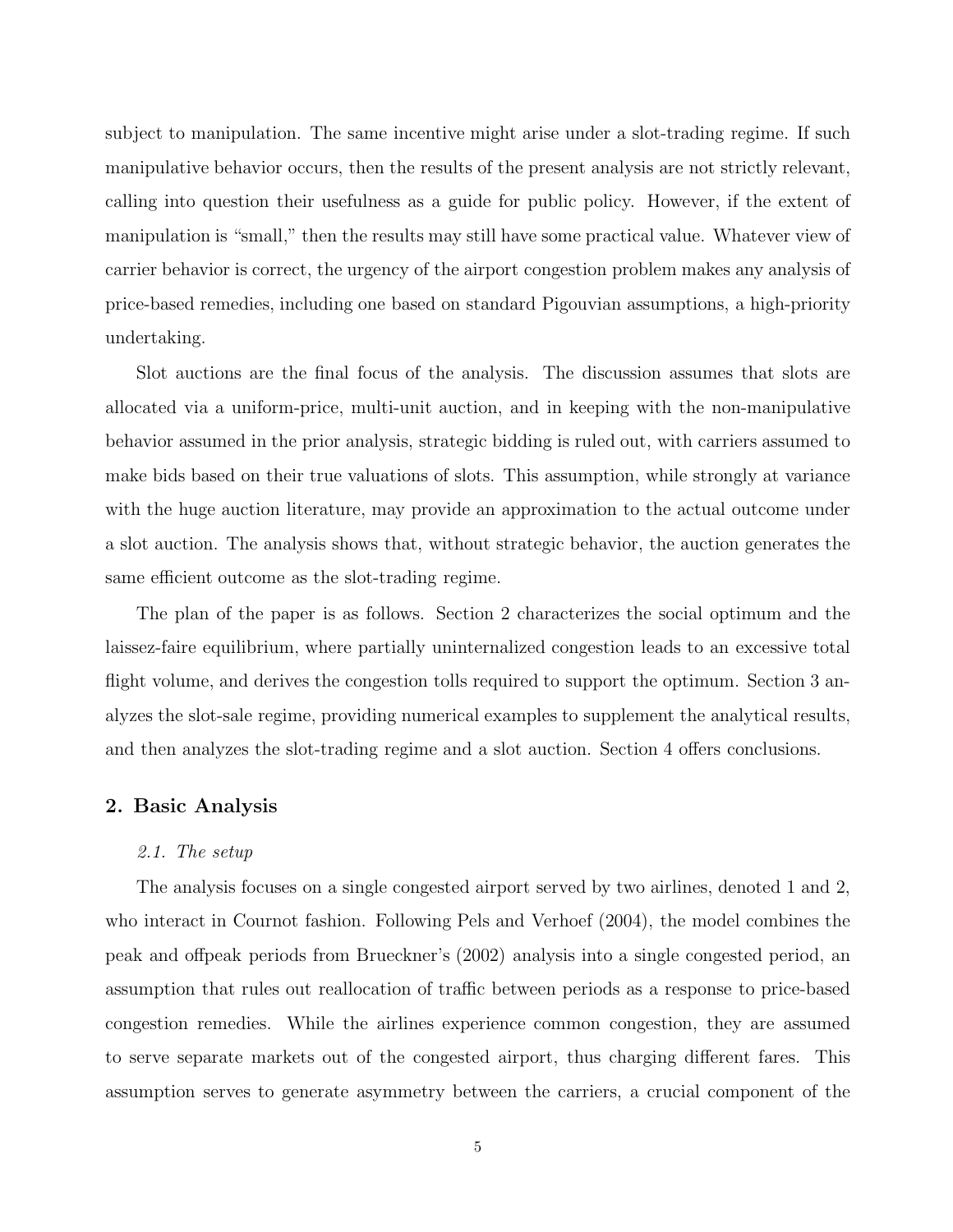ensuing analysis.

In order to maintain the simplest possible focus on the congestion phenomenon, the analysis suppresses the market-power element found in many previous models, including Verhoef (2008). In these models, a reduction in a carrier's flight volume reduces the level of airport congestion while also raising fares through a standard market-power effect. As a result, airline choices involve both the exploitation of market power and the desire to limit congestion. To focus solely on the congestion issue, market power is eliminated from the model by assuming that carriers face perfectly elastic demands for air travel.<sup>6</sup>

Accordingly, it is assumed that the passengers of airlines 1 and 2 are willing to pay fixed "full prices" of  $p_1$  and  $p_2$  for travel in and out of the congested airport, reflecting horizontal demand curves in the two markets. Airline 1 is assumed to serve the higher-price market, so that  $p_1 \geq p_2$ . Since passengers dislike airport congestion, which imposes additional time costs, the actual fares that the airlines charge must be discounted below these full prices.<sup>7</sup> To derive the discount, let  $f_1$  and  $f_2$  denote flight volumes for the two carriers, and let  $t(f_1 + f_2)$ denote the extra time cost per passenger due to congestion and the resulting delays, a cost that depends on total flights at the congested airport. The function t satisfies  $t(0) = 0, t' \geq 0$ (equality may hold over a range of low traffic levels), and  $t'' \geq 0$  over the function's positive range. Taking account of passenger congestion cost, airline 1 is then able to charge a fare equal to  $p_1 - t(f_1 + f_2)$ , with airline 2 charging  $p_2 - t(f_1 + f_2)$ . When congestion cost is added to these fares, the resulting full prices are  $p_1$  and  $p_2$ .

Letting s denoted the fixed seat capacity of an aircraft and assuming that all seats are filled, the total number of seats sold by carrier i is  $sf_i$ ,  $i = 1, 2$ . For simplicity, s is normalized to unity, so that revenue for airline  $i$  is

$$
[p_i - t(f_1 + f_2)]f_i, \quad i = 1, 2. \tag{1}
$$

Note that, with the normalization of s,  $p_i$  becomes the full price per flight.

In addition to raising passenger time cost, airport congestion raises an airline's operating cost by  $g(f_1 + f_2)$  for each flight. Like  $t(\cdot)$ , the function g satisfies  $g(0) = 0$  and  $g', g'' \ge 0$ .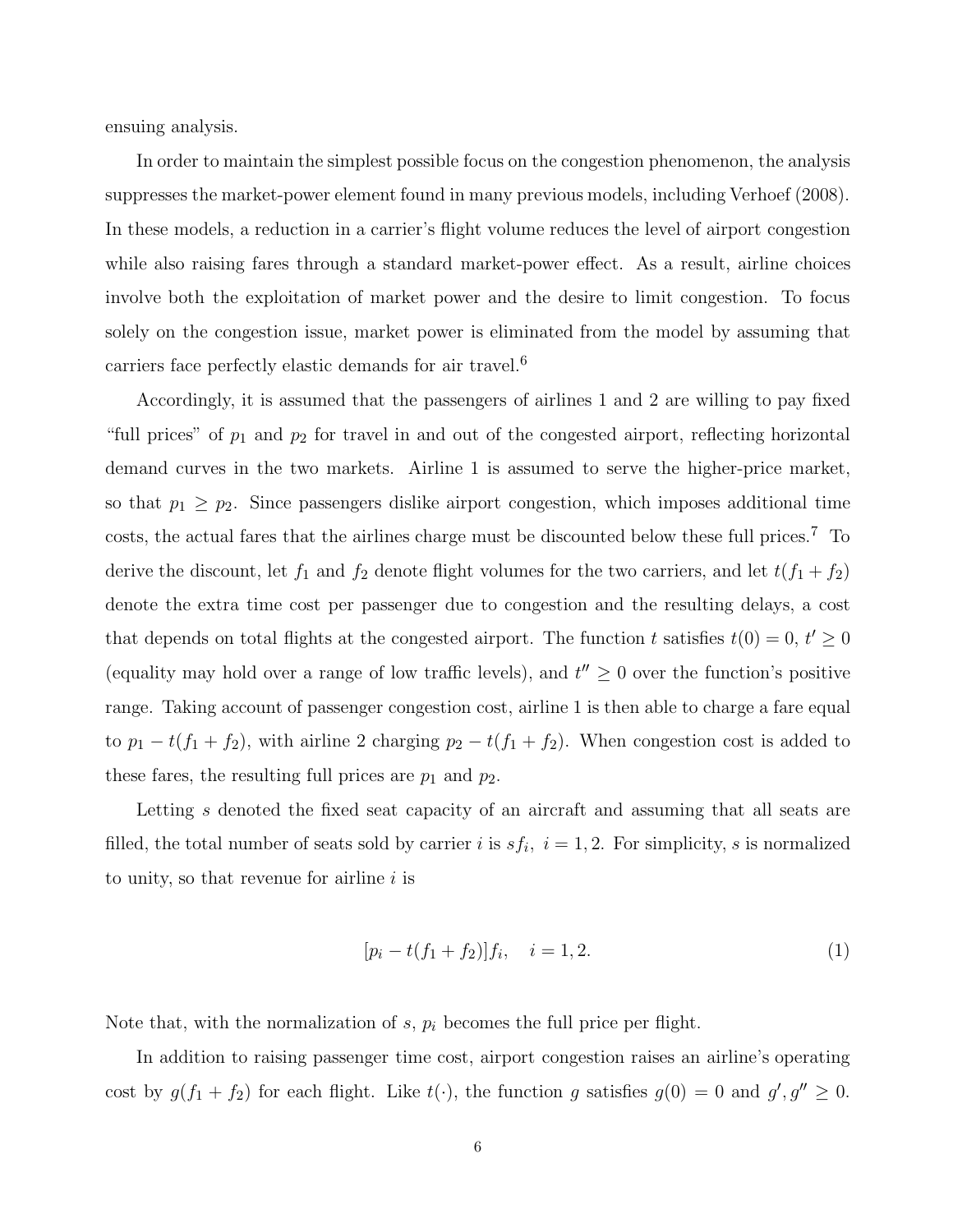An airline also incurs operating costs per flight that depend on its own flight volume but are unrelated to airport-level congestion. These costs, given by  $\tau(f_1)$  and  $\tau(f_2)$ , are assumed to increase with a carrier's flight volume, reflecting decreasing returns to scale  $(\tau' > 0, \tau'' \ge 0)$ hold along with  $\tau(0) > 0$ ).

While the analogous  $\tau$  function in Brueckner and Van Dender (2008), Verhoef and Pels (2004), and Verhoef (2008) is constant, reflecting constant returns to scale (a constant cost per flight), the assumption of decreasing returns is needed to generate sensible results in the presence of perfectly elastic demands when full prices differ across carriers. If the cost per flight were instead constant, the social optimum would involve a degenerate solution in which only the carrier serving the high-price market operates. Decreasing returns may, in any case, be a plausible assumption for a carrier operating at a congested airport. While intense use of runways and other airport infrastructure used jointly by both carriers is the source of airport congestion (an effect captured by the  $t(\cdot)$  and  $g(\cdot)$  functions), a busy airport will also have intense usage of carrier-specific facilities such as gates and baggage systems (captured by  $\tau(\cdot)$ ). Such usage may well be subject to decreasing returns at high levels.

Using the above functions, total costs for the two airlines are given by  $[\tau(f_1) + g(f_1 + f_2)]f_1$ and  $[\tau(f_2) + g(f_1 + f_2)]f_2$ . Airline 1's profits can then be written

$$
\pi_1 = [p - t(f_1 + f_2)]f_1 - [\tau(f_1) + g(f_1 + f_2)]f_1 \tag{2}
$$

and rewritten as

$$
\pi_1 = [p - \tau(f_1)]f_1 - c(f_1 + f_2)f_1 \tag{3}
$$

where

$$
c(f_1 + f_2) \equiv t(f_1 + f_2) + g(f_1 + f_2) \tag{4}
$$

gives passenger plus airline congestion cost per flight (note that t is multiplied by  $s = 1$ ). Given the properties of the t and g functions,  $c(0) = 0$  holds and  $c' > 0$ ,  $c'' \ge 0$ . Analogously, carrier 2's profit is given by

$$
\pi_2 = [p - \tau(f_2)]f_2 - c(f_1 + f_2)f_2. \tag{5}
$$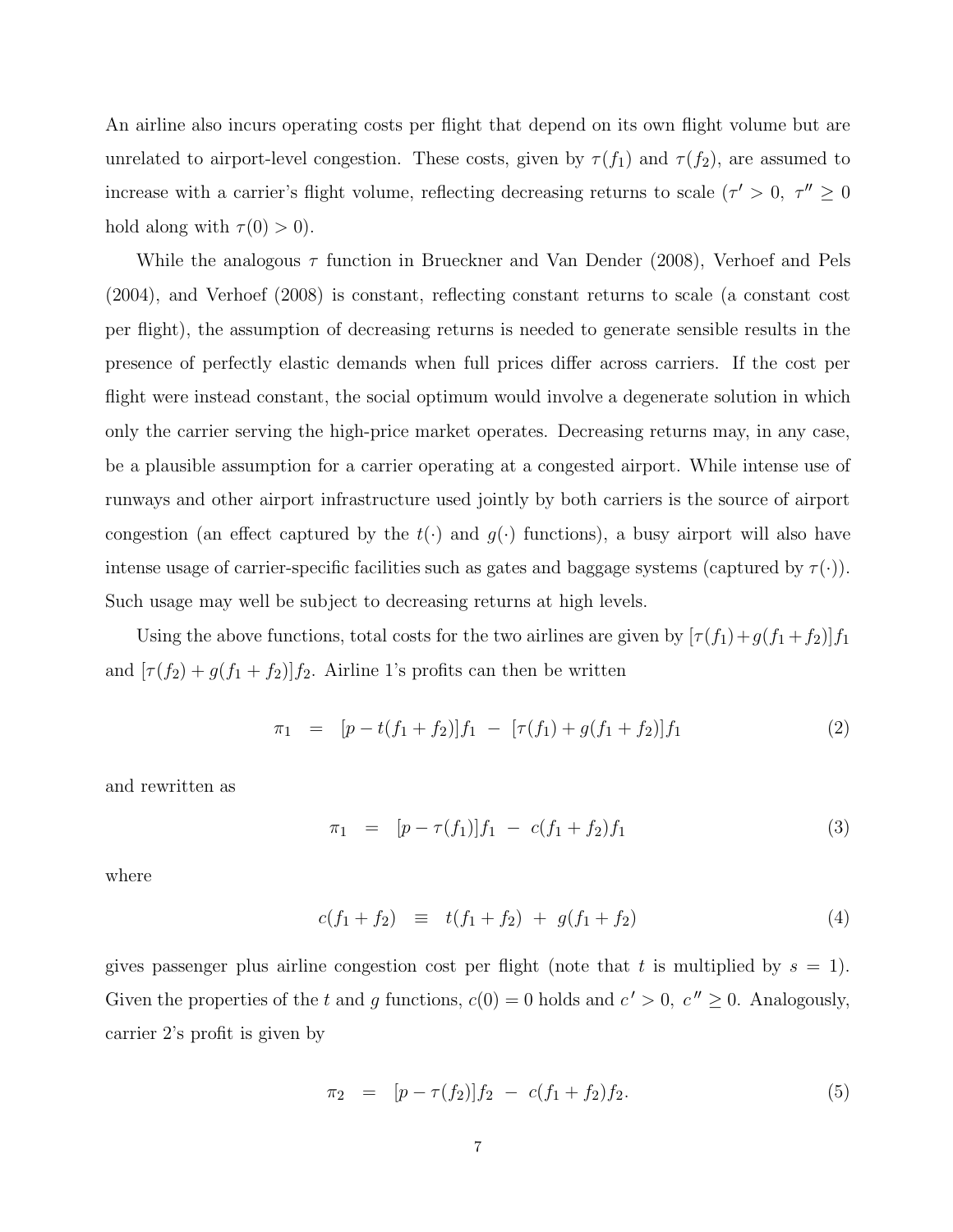#### 2.2. Social optimum

Consider first the social optimum. With perfectly elastic demands, consumer surplus is zero, which means that the social optimum maximizes the combined profits of the carriers. After adding the profit expressions in (3) and (5), differentiation with respect to  $f_1$  and  $f_2$ yields the first-order conditions

$$
p_1 - \tau(f_1) - f_1 \tau'(f_1) - c(f_1 + f_2) - (f_1 + f_2)c'(f_1 + f_2) = 0 \tag{6}
$$

$$
p_2 - \tau(f_2) - f_2 \tau'(f_2) - c(f_1 + f_2) - (f_1 + f_2)c'(f_1 + f_2) = 0. \tag{7}
$$

Computation of the Hessian determinant of total profit shows that satisfaction of the secondorder condition is not guaranteed and must be assumed.<sup>8</sup>

From (6) and (7), a carrier's flight volume is optimal when the full price  $p_i$  per flight equals the marginal social cost of a flight, which is given by  $\tau + f_i \tau' + c$  plus the marginal congestion damage from an extra flight. This latter cost is computed taking into account the congestion cost imposed on both carriers when an extra flight is operated. In particular, when  $f_1$  is increased, passenger plus airline congestion costs for airline 1 (given by  $f_1c$ ) increases by  $c + f_1c'$ , while these costs for airline 2 (given by  $cf_2$ ) increase by  $f_2c'$ . The sum of the terms involving c', equal to  $(f_1 + f_2)c'(f_1 + f_2) \equiv$  MCD, gives the marginal congestion damage from an extra flight.

Inspection of (6) and (7) shows that airline 1, which serves the high-price market, operates more flights than airline 2 at the optimum. Denoting the social optimally values with an asterisk,  $f_1^* > f_2^*$  then holds. This conclusion follows because  $\tau(f) + f\tau'(f)$  is increasing in f under the maintained assumptions, implying that  $f_1 > f_2$  must hold for both (6) and (7) to be satisfied given  $p_1 > p_2$ . For future reference, let  $q = f_1 + f_2$  denote the total flight volume, and let  $q^* = f_1^* + f_2^*$ <sup>\*</sup>/<sub>2</sub></sub> denote its optimal value.

#### 2.3. The laissez-faire equilibrium and congestion tolls

Consider next the laissez-faire equilibrium. Each airline, behaving in Cournot fashion, maximizes profit viewing the other airline's flight volume as fixed, yielding the first-order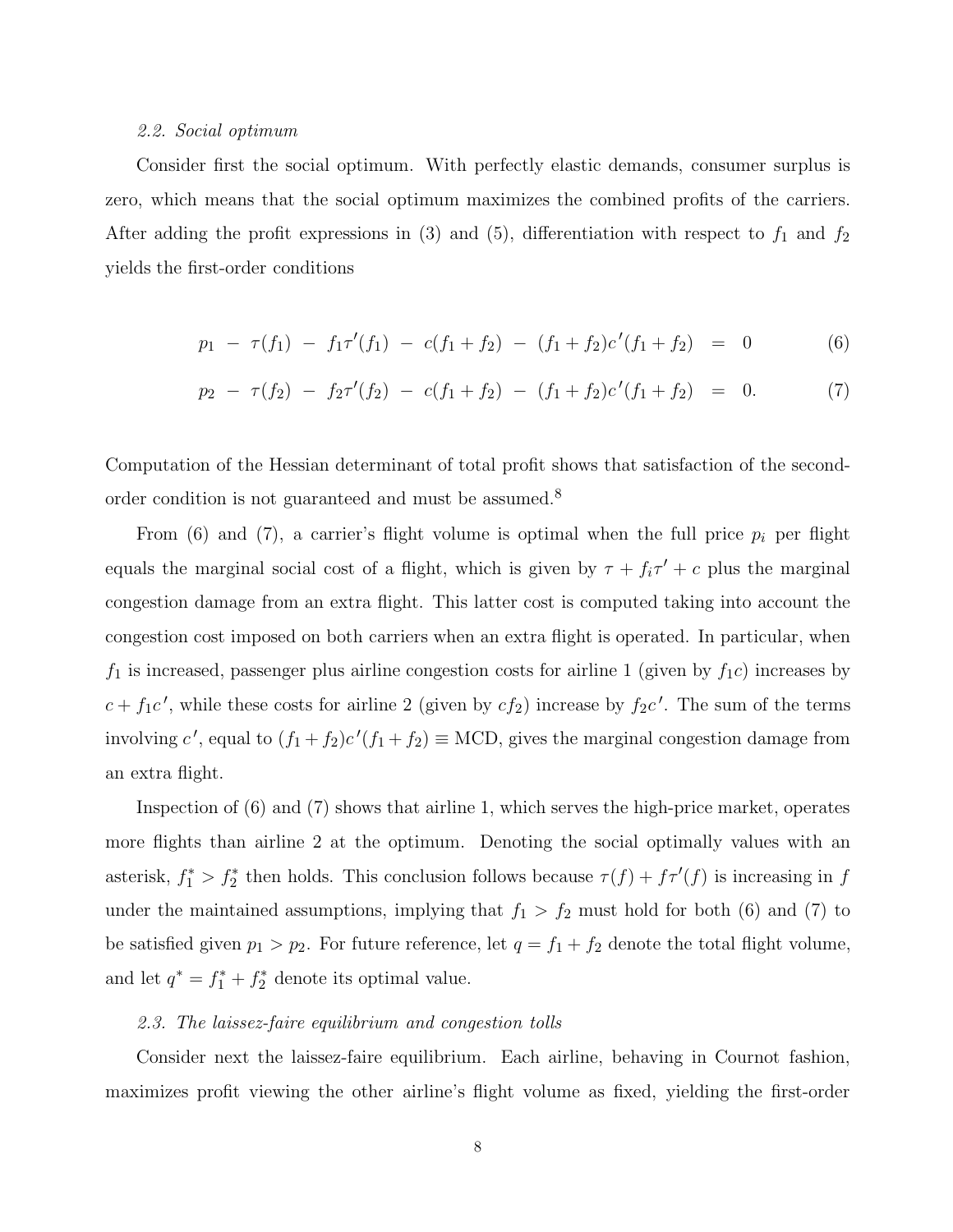conditions

$$
p_1 - \tau(f_1) - f_1 \tau'(f_1) - c(f_1 + f_2) - f_1 c'(f_1 + f_2) = 0 \tag{8}
$$

$$
p_2 - \tau(f_2) - f_2 \tau'(f_2) - c(f_1 + f_2) - f_2 c'(f_1 + f_2) = 0.
$$
 (9)

The carriers' second-order conditions are satisfied, and it is easily seen that (8) and (9) generate downward-sloping reaction functions. Airline 1's reaction function has a slope between −1 and  $0$  ( $f_1$  is on the vertical axis) and is thus flatter than 2's function, which has a slope less than −1. As a result, the laissez-faire equilibrium is unique and stable. As in the case of the social optimum,  $f_1 > f_2$  holds in the equilibrium.<sup>9</sup>

Focusing on airline 1, the difference between conditions (8) and (6) is the absence of  $f_2c'$  in the last term. This absence shows that, in scheduling an extra flight, airline 1 takes into account the additional congestion costs imposed on its own flights  $(f_1c')$ , ignoring the congestion imposed on airline  $2(f_2c')$ . Thus, while the airline internalizes some of the congestion from an extra flight, it ignores the impact on the other carrier. Airline 2 behaves in analogous fashion.

With both carriers ignoring a portion of the congestion they create, the total flight volume in the laissez-faire equilibrium is excessive relative to the social optimum. This conclusion follows from noting that the locii generated by (8) and (9) in  $(f_2, f_1)$  space, whose intersection determines the optimum, are both lower than the reaction functions generated by (6) and (7), a consequence of the larger multiplicative factor in the last term. As result, the socially optimal point must lie below both reaction functions. This conclusion in turn implies that the optimum lies below the line where  $f_1 + f_2$  is constant at the equilibrium level, a line that lies between the reaction functions on either side of the equilibrium (it passes through the equilibrium point and has a slope of −1). However, even though the socially optimal point must lie below this line (yielding a smaller flight total), both individual flight volumes need not be smaller than the equilibrium levels, as would occur in the symmetric case. For example, the socially optimal point could lie to the northwest of the equilibrium (making  $f_1$  larger and  $f_2$  smaller than the equilibrium levels). A location to the southwest of the equilibrium is ensured if the degree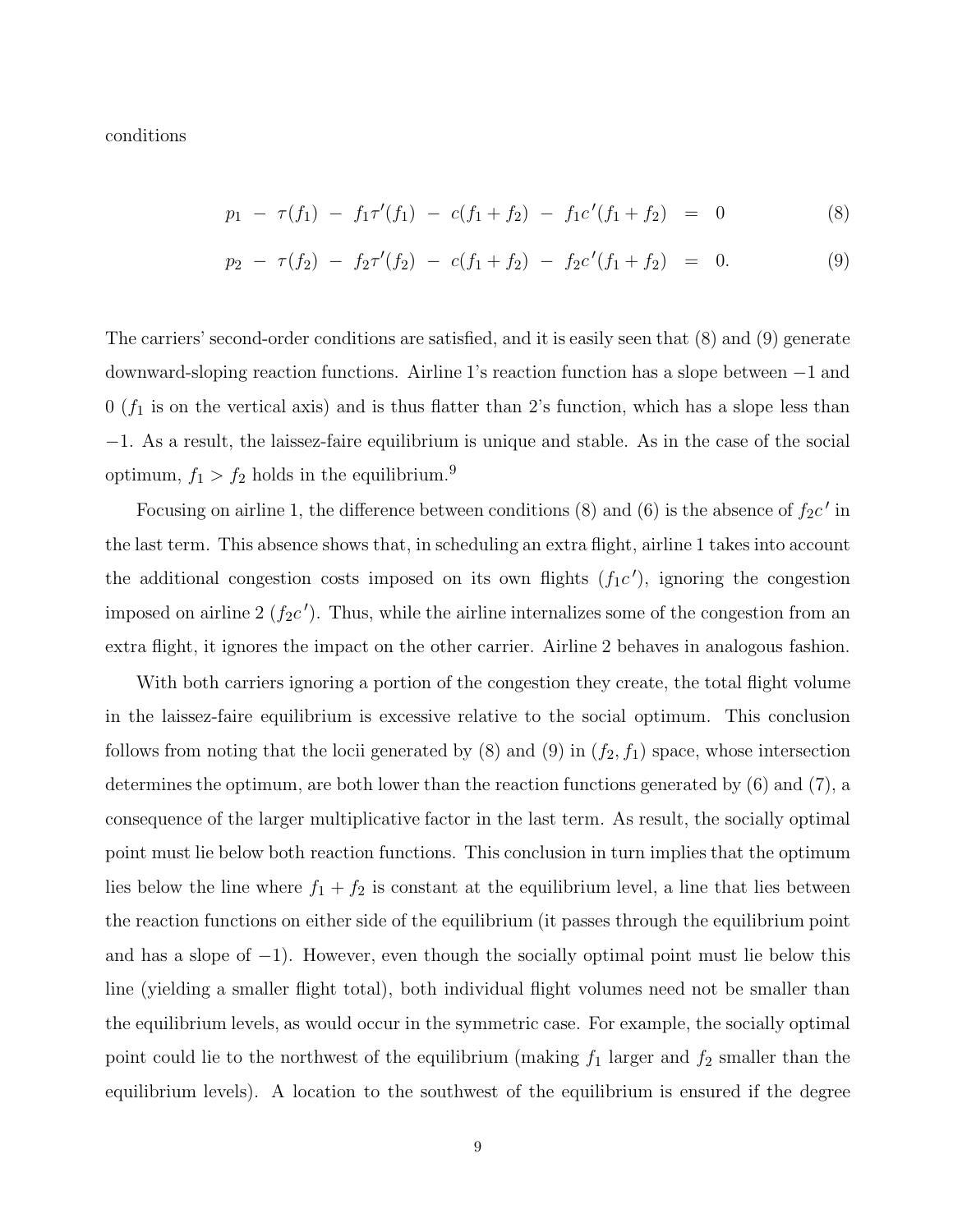of asymmetry between the carriers (the difference between  $p_1$  and  $p_2$ ) is sufficiently small.<sup>10</sup> Summarizing yields

**Proposition 1.** The laissez-faire equilibrium has a larger total flight volume than the social optimum. If the degree of carrier asymmetry is small, flight volumes for the two carriers are individually larger than the optimal levels.

The divergence between the laissez-faire equilibrium and the optimum can be eliminated by imposition of congestion tolls. The toll per flight is equal to that portion of the congestion damage from an extra flight not internalized by a carrier. The toll is thus equal to  $f_2c'$  for carrier 1 and  $f_1c'$  for carrier 2, with both expressions evaluated at the optimum. Thus, the tolls are given by

$$
T_1 = f_2^* c'(f_1^* + f_2^*) = (1 - \phi)(f_1^* + f_2^*) c'(f_1^* + f_2^*) = (1 - \phi) \text{MCD}^*
$$
 (10)

$$
T_2 = f_1^* c'(f_1^* + f_2^*) = \phi(f_1^* + f_2^*) c'(f_1^* + f_2^*) = \phi \text{MCD}^* \tag{11}
$$

where

$$
\phi \equiv \frac{f_1^*}{f_1^* + f_2^*} > \frac{1}{2} \tag{12}
$$

is airline 1's airport flight share and MCD<sup>∗</sup> is marginal congestion damage, both evaluated at the optimum. With imposition of these tolls,  $f_1T_1$  and  $f_2T_2$  are subtracted from the profit expressions in (3) and (5). Assuming that the carriers view the tolls as parametric, as discussed in the introduction,  $T_1$  and  $T_2$  are then subtracted from the expressions in the airline first-order conditions (8) and (9), and the solutions to these modified conditions coincide with the social optimum.

The key feature of the toll structure is that, because of airline 1's higher flight share, it pays a lower toll than airline 2. In other words,  $T_1 = (1 - \phi) \text{MCD}^* < \phi \text{MCD}^* = T_2$ . The reason is that, since airline 1 has more flights, it internalizes more of the congestion damage from its operation of an extra flight than does airline 2. Since less congestion damage then goes uninternalized, airline 1 can be charged a lower toll. While this toll pattern is required for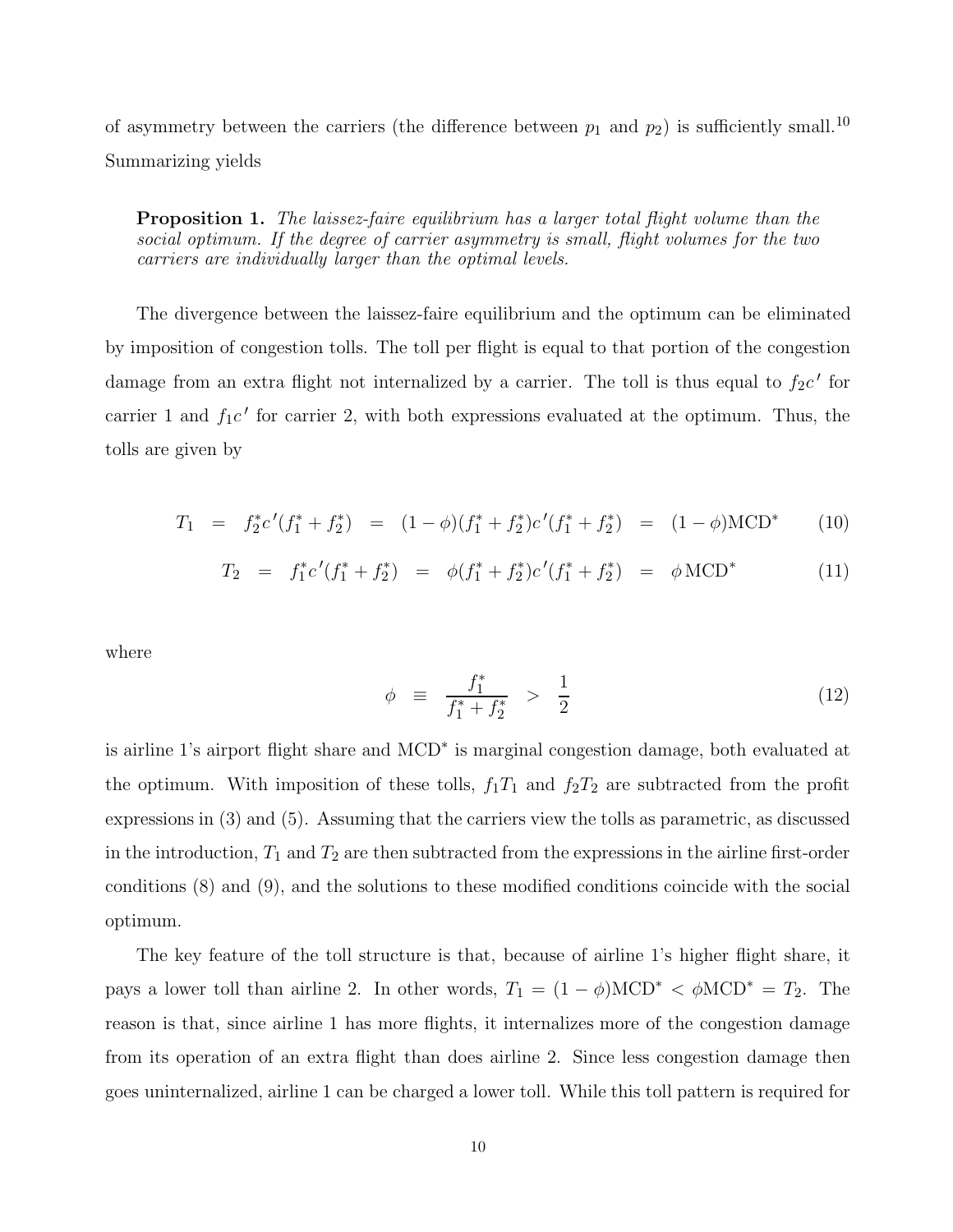efficiency, the inverse association between a carrier's size and the toll it pays would generate controversy and political opposition from smaller carriers.

#### 3. Slot-Based Regimes

#### 3.1. The slot-sale regime

Alternate price-based approaches to reducing congestion rely on airport slots, with carriers needing to acquire a slot for each flight operated at the airport. Under one approach, the airport authority sells slots, allowing carriers to purchase as many as they wish at an announced price. This slot price is set by the authority to generate the desired total flight volume, and as discussed above, both carriers treat the price as parametric.

Let z denote the price of a slot and n denote airport authority's target flight volume. Then, since the terms  $f_1z$  and  $f_2z$  are subtracted from the profit expressions in (3) and (5), the slot-sale regime's equilibrium is characterized by the following conditions:

$$
p_1 - \tau(f_1) - f_1 \tau'(f_1) - c(f_1 + f_2) - f_1 c'(f_1 + f_2) = z \tag{13}
$$

$$
p_2 - \tau(f_2) - f_2 \tau'(f_2) - c(f_1 + f_2) - f_2 c'(f_1 + f_2) = z.
$$
 (14)

$$
f_1 + f_2 = n. \t\t(15)
$$

Eqs. (13) and (14) are the carriers' first-order conditions, while (15) indicates that total slot purchases (equal to the total flight volume) equals the target level n. Note that  $(13)$  and  $(14)$ differ from the laissez-faire conditions  $(8)$  and  $(9)$  only in the appearance of z (rather than zero) on the RHS.

The equilibrium conditions in  $(13)$ – $(15)$  generate solutions for  $f_1$ ,  $f_2$ , and z conditional on n. Let the flight-volume solutions be denoted  $f_1(n)$  and  $f_2(n)$ . As before,  $f_1(n) > f_2(n)$  holds, so that carrier 1 operates more flights than carrier 2 for any given  $n$ .

Taking into account the dependence of  $f_1$  and  $f_2$  on the number of slots sold, a welfaremaximizing airport authority would select  $n$  in an optimal fashion, with the goal of maximizing total airline profit. The resulting n, denoted  $\hat{n}$ , generates the second-best social optimum, conditional on use of the slot-sale regime. The corresponding second-best optimal  $f_1$  and  $f_2$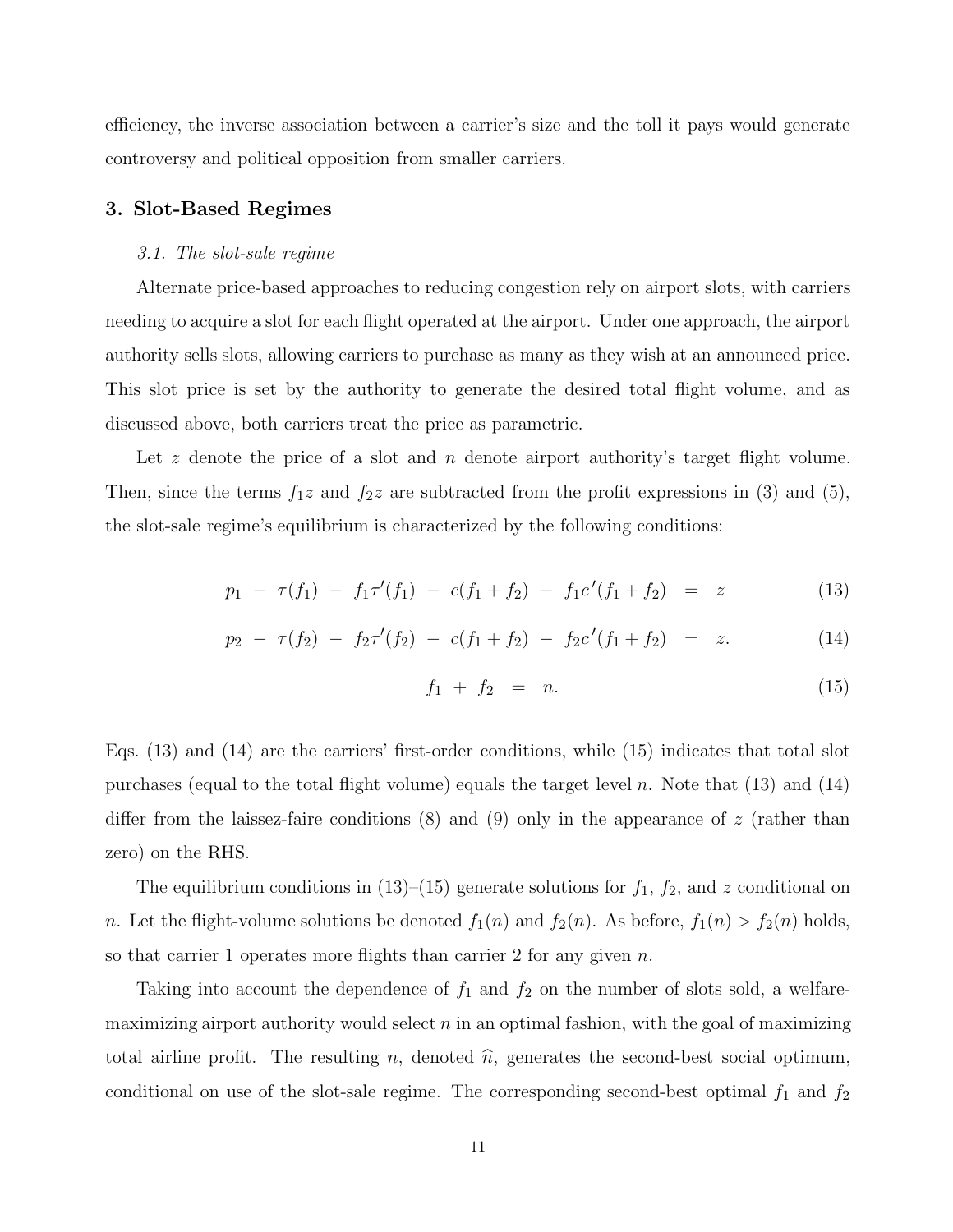values are denoted  $\hat{f}_1 \equiv f_1(\hat{n})$  and  $\hat{f}_2 \equiv f_2(\hat{n})$ . The conditions characterizing  $\hat{n}$  are developed below.

When carriers are asymmetric, the slot-sale regime is inefficient, as can be seen by contrasting (13) and (14) with the analogous conditions for the toll regime. Under that regime, z in (13) is replaced by  $T_1$  and z in (14) is replaced by  $T_2$ . Since these tolls have different magnitudes, whereas carriers pay a common slot price, a slot-sale regime will not be able to generate the social optimum. By not taking into account airline 1's greater internalization of congestion, a slot-sale regime will tend to penalize airline 1 too much and airline 2 not enough for the congestion they create. Thus, the regime will tend to make the flight volume too small for the large carrier and too large for the small carrier.

Whether these tendencies end up making  $\widehat{f}_1$  smaller and  $\widehat{f}_2$  larger than the first-best optimal values  $f_1^*$  and  $f_2^*$  depends on the relationship between  $\hat{n}$ , the optimal number of slots sold, and  $q^*$ , the socially optimal total flight volume. As will become clear below, the relationship between  $\hat{n}$  and  $q^*$  is ambiguous in general. If  $\hat{n}$  happens to equal  $q^*$ , then the above tendencies will indeed make  $\widehat{f}_1$  too small and  $\widehat{f}_2$  too large under the slot-sale regime. But when  $\widehat{n} \neq q^*$ , these relationships could be disrupted. For example, if  $\hat{n} \geq q^*$ , then airline 2's insufficient congestion penalty combined with an excessive total number of flights will again make  $f_2$  too large. But with the flight total excessive, airline 1's overly severe congestion penalty could lead to an  $\hat{f}_1$  value that is either larger or smaller than  $f_1^*$ . A formal statement is as follows:

**Proposition 2.** If the optimal number of slots sold  $(\hat{n})$  is less than or equal to the  $socially optimal total flight volume  $(q^*)$ , then the large carrier operates too few flights$  $(\widehat{f}_1 < f_1^*)$ . If  $\widehat{n} \geq q^*$  holds, then the small carrier operates too many flights  $(\widehat{f}_2 > f_2^*)$ . Combining this information,  $\hat{n} = q^*$  implies  $f_1^* > \hat{f}_1 > \hat{f}_2 > f_2^*$ , so that the slot-sale regime inefficiently narrows the difference between the flight volumes of the large and small carriers.

The proposition thus shows that at least one of the inequalities  $\hat{f}_1 < f_1^*$  and  $\hat{f}_2 > f_2^*$  must hold, providing a partial characterization of the slot-sale regime's inefficiency.

To establish these results, first note that, after combining  $(8)$  and  $(9)$  and eliminating  $f_2$ ,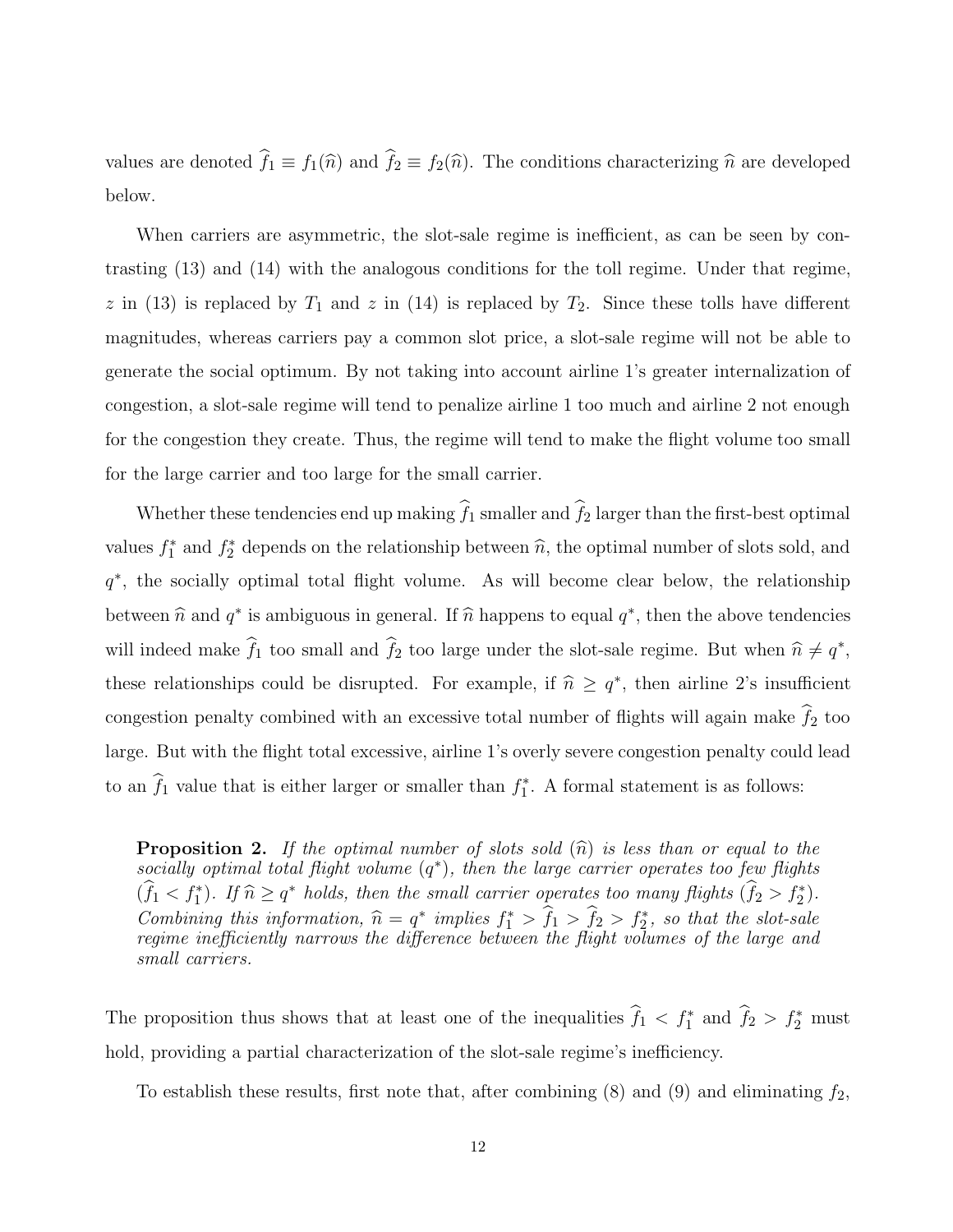$q^*$  and  $f_1^*$  must satisfy

$$
p_1 - \tau(f_1^*) - f_1^* \tau'(f_1^*) = p_2 - \tau(q^* - f_1^*) - (q^* - f_1^*) \tau'(q^* - f_1^*).
$$
 (16)

Similarly, after combining (13) and (14),  $\hat{n}$  and  $\hat{f}_1$  must satisfy

$$
p_1 - \tau(\hat{f}_1) - \hat{f}_1 \tau'(\hat{f}_1) = p_2 - \tau(\hat{n} - \hat{f}_1) - (\hat{n} - \hat{f}_1) \tau'(\hat{n} - \hat{f}_1) + (\hat{f}_1 - \hat{f}_2) c'(\hat{n})
$$
  
> 
$$
p_2 - \tau(\hat{n} - \hat{f}_1) - (\hat{n} - \hat{f}_1) \tau'(\hat{n} - \hat{f}_1), \qquad (17)
$$

where the inequality uses  $\hat{f}_1 > \hat{f}_2$ . Now suppose that  $\hat{n} \leq q^*$  holds while  $\hat{f}_1 \geq f_1^*$ . Since  $\tau(f) + f\tau'(f)$  is increasing in f, the LHS of (17) is then no larger than the LHS of (16). Similarly, the last expression in (17) is then at least as large as the RHS of (16). But the equality in (16) then implies that the last expression in (17) should be at least as large as the LHS expression, and the resulting contradiction establishes that  $\hat{f}_1 < f_1^*$  must hold when  $\hat{n} \leq q^*$ . The remainder of Proposition 2 is proved in similar fashion.

#### 3.2. Choosing the optimal n

As seen in Proposition 2, whether the flight volumes of the individual carriers are too large or too small under the slot-sale regime depends in part on the relationship between  $\hat{n}$  and  $q^*$ . To investigate this relationship, the conditions determining the optimal number of slots sold must be derived. The first step is to substitute the solutions  $f_1(n)$  and  $f_2(n)$  into the welfare function, which equals total airline profit (net of slot purchases) plus the airport authority's slot revenue. Since slot revenue cancels, the objective function reduces to  $\pi_1 + \pi_2$  and can be written

$$
W(n) = (p_1 - \tau[f_1(n)]) f_1(n) + (p_2 - \tau[f_2(n)]) f_2(n) - nc(n). \tag{18}
$$

The airport authority chooses n to maximize  $(18)$ , and resulting the first-order condition is

$$
[p_1 - \tau(f_1) - f_1 \tau'(f_1)]f'_1 + [p_2 - \tau(f_2) - f_2 \tau'(f_2)](1 - f'_1) = c(n) + nc'(n), (19)
$$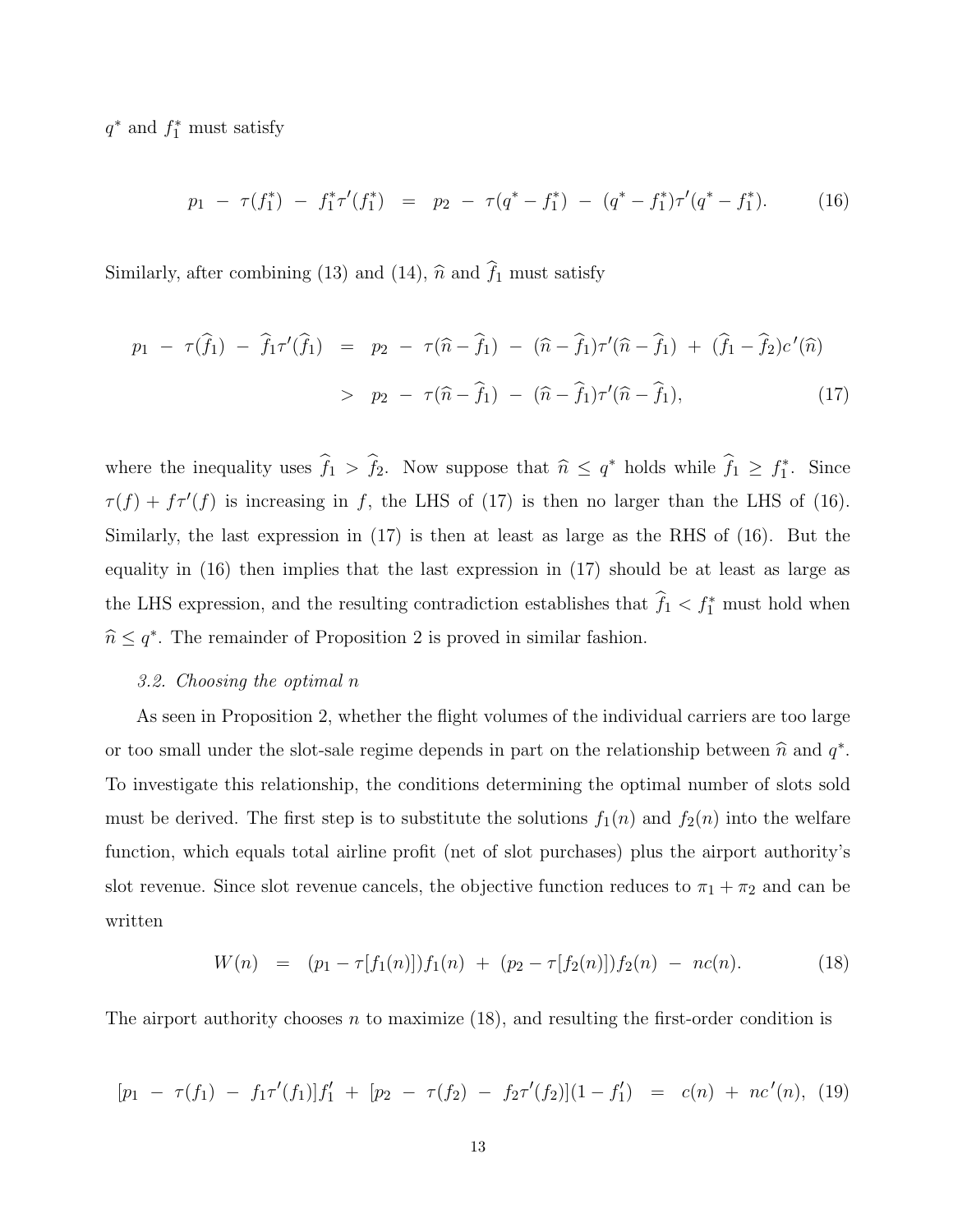where the *n* arguments of  $f_1$  and  $f_2$  are suppressed. Note that (19) requires a weighted average of  $p_i - \tau(f_i) - f_i \tau'(f_i)$ ,  $i = 1, 2$ , to equal the RHS expression, where the weights are the derivatives  $f'_1$  and  $1 - f'_1 = f'_2$ .

To compute  $f'_1$ , (13) and (14) are combined, eliminating z, and  $f_2$  is eliminated using (15). Total differentiation of the resulting condition yields

$$
f'_1(n) = \frac{2\tau'(f_2) + f_2\tau''(f_2) + c'(n) - (2f_1 - n)c''(n)}{2\tau'(f_1) + f_1\tau''(f_1) + 2\tau'(f_2) + f_2\tau''(f_2) + 2c'(n)},
$$
\n(20)

where *n* arguments on the RHS are again suppressed. Since  $f_1(n) > f_2(n)$ , it follows that the expression  $(2f_1 - n)c''(n)$  in the numerator of (20) is nonnegative. Inspection of (20) then establishes  $0 < f'_1(n) < 1$ , as required for the weights in (19) to be positive.

The first-order condition (19) in conjunction with (20) yields  $\hat{n}$ , the optimal value of n, telling the airport authority the optimal number of slots to sell. Given the complexity of (19) and (20), a general comparison of  $\hat{n}$  to the socially optimal flight volume  $q^*$  appears to be infeasible. However, a simple statement is available in a particular special case. This is the case where the  $\tau(\cdot)$  and  $c(\cdot)$  functions are linear, with  $\tau(f_i) \equiv \theta + \alpha f_i$  and  $c(f_1 + f_2) \equiv \beta(f_1 + f_2)$ . In this case, the second derivatives in (20) are zero and  $f_1' = (2\alpha + \beta)/(4\alpha + 2\beta) = \frac{1}{2}$ . As a result, the weighted averaging in (19) involves equal weights of one-half.

The implications of this fact for the relationship between  $\hat{n}$  and  $q^*$  can be seen by adding the social optimality conditions (6) and (7) and dividing by two, which yields (after inserting asterisks)

$$
[p_1 - \tau(f_1^*) - f_1 \tau'(f_1^*)]/2 + [p_2 - \tau(f_2^*) - f_2^* \tau'(f_2^*)]/2 = c(q^*) + q^* c'(q^*).
$$
 (21)

With  $f_1' = \frac{1}{2}$  $\frac{1}{2}$ , it is clear that, aside from notation, (19) and (21) are the same condition. Moreover, with linearity of  $\tau$ , the LHS expression in (21) reduces to  $\frac{1}{2}(p_1 + p_2 - 2\alpha q^*)$ , while the LHS expression in (19) is  $\frac{1}{2}(p_1 + p_2 - 2\alpha n)$ . With the individual flight volumes dropping out, the two equations directly determine the optimal values of  $q$  and  $n$ , and the solutions are the same, with  $\hat{n} = q^*$ . Summarizing yields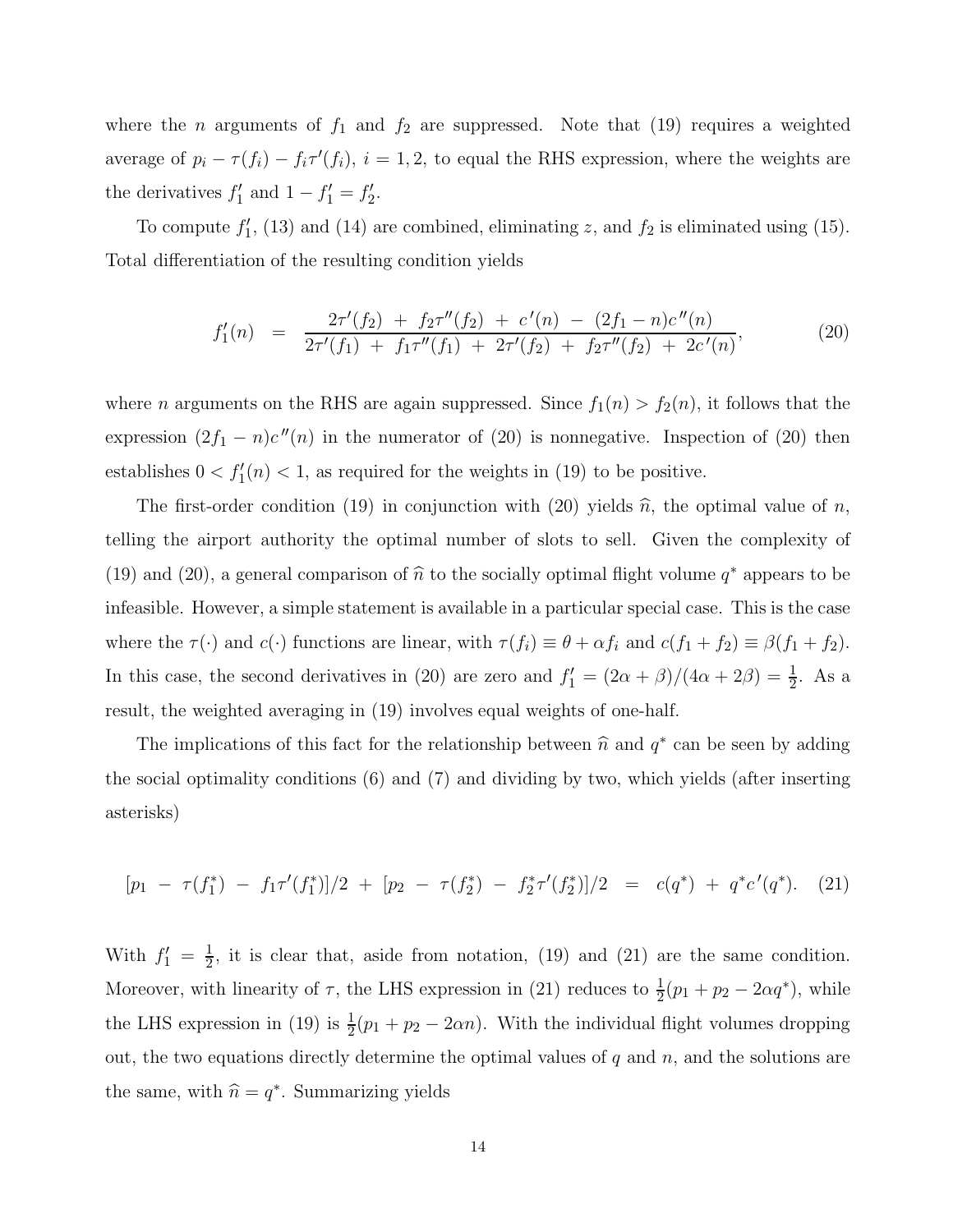**Proposition 3.** When operating and congestion costs per flight depend linearly on flight volumes, the optimal number of slots  $\hat{n}$  sold under a slot-sale regime equals the socially optimal flight volume  $q^*$ . As a result,  $f_1^* > \hat{f}_1 > \hat{f}_2 > f_2^*$ .

Making use of Proposition 2, Proposition 3 thus generates a full characterization of the inefficiency of the slot-sale regime. Explicit solutions for the linear case are presented in the appendix.

A final question concerns the magnitude of the slot price z. Substituting  $(13)$  and  $(14)$ into (19) and rearranging yields

$$
z = [(1 - f'_1) f_1 + f'_1 f_2] c'(n). \tag{22}
$$

Thus, the slot price equals a weighted average of the flight volumes times marginal congestion cost, although the weights are reversed from (19). With linearity and the weights thus equal to one-half, (22) reduces to  $z = nc'(n)/2$ , and since  $\hat{n} = q^*$ , the slot price associated with  $\hat{n}$  is  $\hat{z} = \frac{1}{2} \text{MCD}^*$ . Recall that the optimal tolls for carriers 1 and 2 are respectively smaller and larger than this value (see (10) and (11)). However,  $\hat{z}$  is equal to the average of the two optimal tolls.

#### 3.3. Numerical examples

Since further general analysis of the difference between the slot-sale and toll regimes is not feasible, this section presents numerical examples to determine whether some of the patterns seen with linear cost functions persist under nonlinearity. Consideration of two examples is sufficient to establish several points. In the examples,  $\tau(f_i) \equiv \theta + 4f_i^4$  and  $c(f_1 + f_2) \equiv$  $4(f_1 + f_2)^4$ . While variation in the multiplicative constants in these functions (which are arbitrarily set equal to the quartic exponents) has little qualitative effect, use of quadratic rather than quartic functions generates an insufficient degree of decreasing returns unless the multiplicative constants are very large.

Table 1 shows numerical results in two cases with different values of  $p_i - \theta$ . In the first case,  $p_1 - \theta = 9$  and  $p_2 - \theta = 5$ , while in the second case  $p_1 - \theta$  equals 7 instead of 9. Starting with a comparison between q values, the upper panel shows that  $\hat{n} < q^*$  holds when  $p_1 - \theta$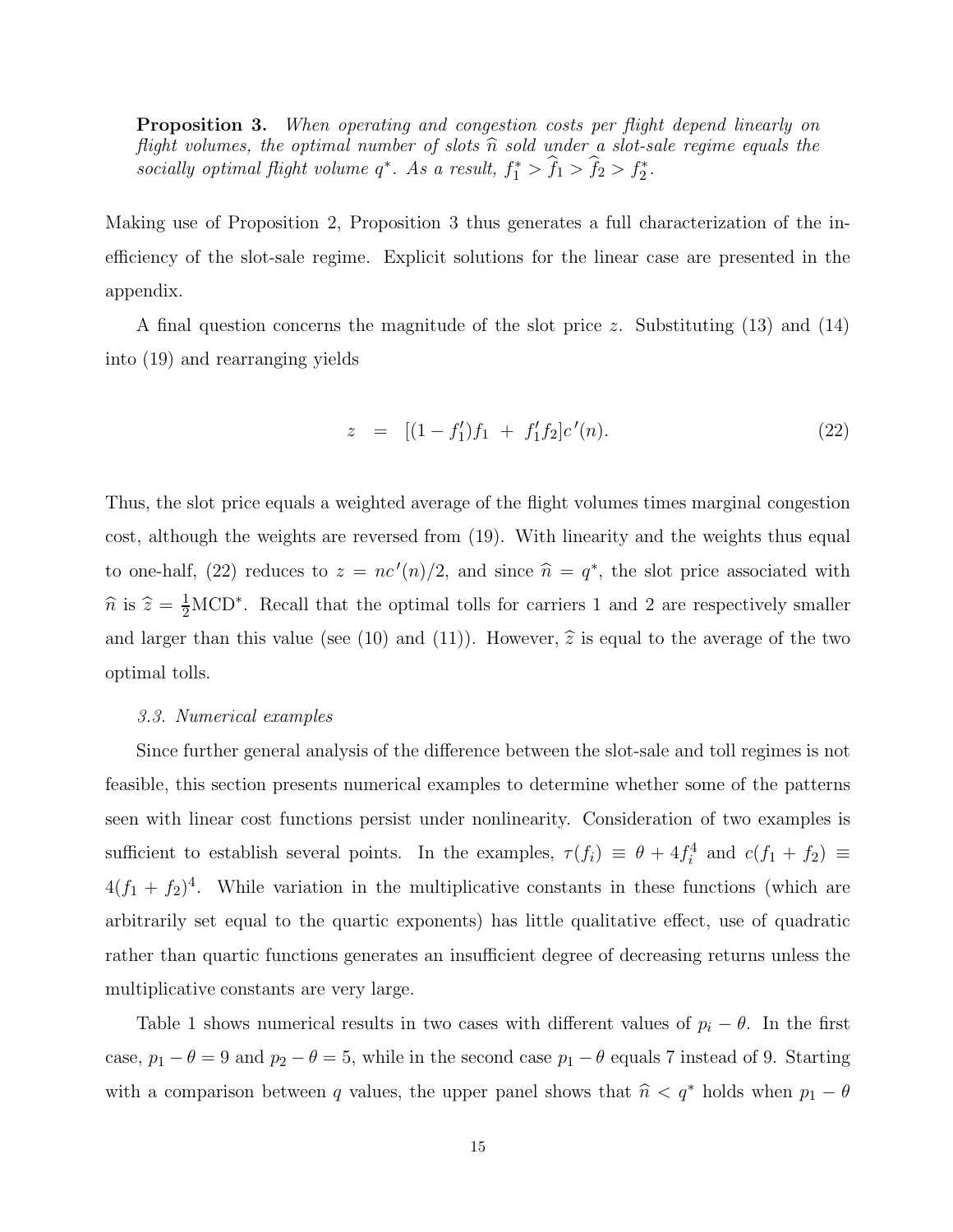is high, with the reverse inequality holding in the second panel where  $p_1 - \theta$  is lower (the values are close in each case, however). This reversal shows that optimal number of slots sold may be either larger or smaller than the socially optimal flight volume, with the linear case representing a particular instance where the two values are equal.

In each panel, comparison of the flight volumes reveals a relationship seen in the linear case. In both cases, the difference between  $f_1$  and  $f_2$  is narrower under the slot-sale regime than under the toll regime, with  $f_1$  smaller and  $f_2$  larger than the respective socially optimal values. This tendency may therefore be fairly general, holding under a variety of functional specifications.

Table 1 also shows the laissez-faire equilibrium, illustrating its excessive total flight volume and lower welfare level. Note that slot-sale regime achieves around 70 to 75 percent of the welfare gain generated by the first-best toll regime. Observe also that, in both cases, the socially optimal  $f_1$  is larger than the equilibrium level, with the opposite relationship holding for  $f_2$ . Thus, the social optimum lies to the northwest of the equilibrium point, a possibility recognized in the earlier discussion. Additional computations confirm that a more-natural southwesterly location for the optimum (with both flight volumes smaller than the equilibrium levels) arises when the difference between  $p_1$  and  $p_2$  is sufficiently small.

The numerical results highlight the main source of inefficiency of a slot-sale regime relative to a toll regime: its tendency to overpenalize large carriers, whose high internalization of congestion is not taken into account, while underpenalizing small carriers. As long as the total flight volumes are not too different under both regimes, as in the present examples, this tendency will generate flight volumes that are smaller than optimal for large carriers and larger than optimal for small carriers.

#### 3.4. When is the slot-sale regime efficient?

Although the results have given a negative picture of the efficiency of slot sales, such a regime is efficient under some circumstances. One such case is where carriers are symmetric, with  $p_1 = p_2$ . Since each carrier pays the same toll under symmetry, the slot-sale regime (with its common price) can perfectly replicate the toll regime and thus generate the first-best optimum.<sup>11</sup>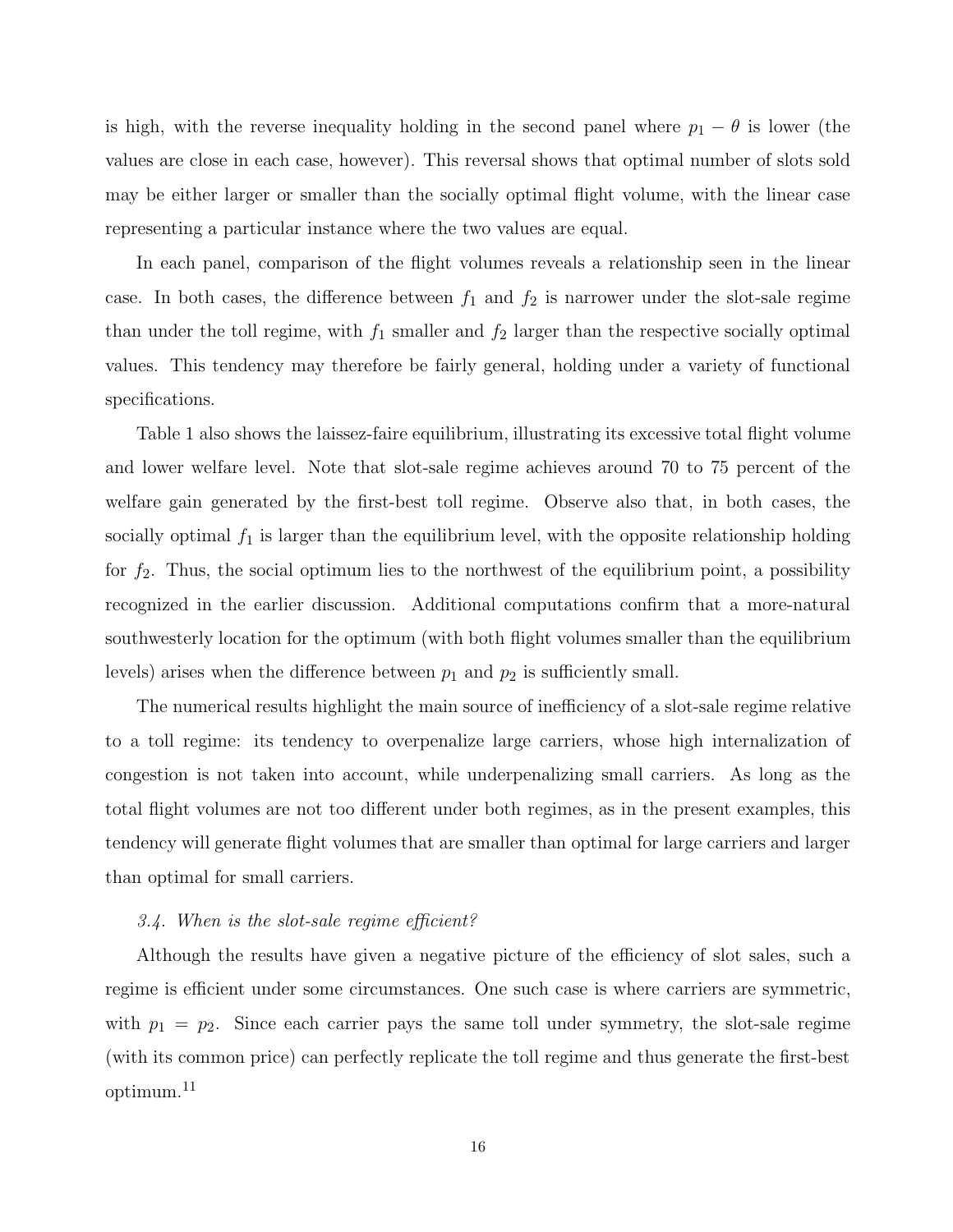Slot sales are also efficient when carriers do not internalize congestion, behavior that Daniel (1995) and Daniel and Harback (2008) view as realistic. They argue that, when a Stackelberg leader interacts with competitive-fringe airlines, the offsetting behavior of these carriers (which increase their flights in one-for-one fashion as the leader reduces its flights) eliminates that carrier's incentive to take account of self-imposed congestion. To incorporate such behavior, suppose that both carriers, despite their nonatomistic sizes, treat airport congestion as parametric, ignoring the fact that the  $c(\cdot)$  function depends on both flight volumes.  $^{12}$ 

With congestion viewed as parametric, the terms containing  $c'$  on the LHS of the laissezfaire conditions (8) and (9) vanish. The tolls required to generate the optimum are then the same across carriers and equal to  $q^*c'(q^*) = \text{MCD}^*$ , so that each carrier is charged for the full congestion damage done by an extra flight (including the damage done to its existing flights). Since tolls are uniform even though carriers are asymmetric, a slot-sale regime can again generate the social optimum.<sup>13</sup>

Summarizing yields

**Proposition 4.** A slot-sale regime is efficient when  $(i)$  carriers do not internalize congestion or (ii) carriers internalize congestion but are symmetric, with  $p_1 = p_2$ . To achieve the first-best optimum, the airport authority sets  $\hat{n}$  equal to the relevant  $q^*$ value.

#### 3.5. Slot trading

Instead of slot sales, consider now a slot-trading regime, where the airport authority distributes slots free of charge to the carriers, who then trade them at a mutually agreed price in order to adjust flight volumes (this setup, also known as a secondary market, follows Verhoef (2008)). Let  $n_1$  and  $n_2$  denote the numbers of slots allocated to the two carriers, with  $n_1 + n_2 = n$ . Letting w denote the price at which the carriers agree to trade slots, profits for carriers 1 and 2 are now equal to

$$
\pi_1 = [p - \tau(f_1)]f_1 - c(n)f_1 - w(f_1 - n_1) \tag{23}
$$

$$
\pi_2 = [p - \tau(f_2)]f_2 - c(n)f_2 - w(f_2 - n_2). \tag{24}
$$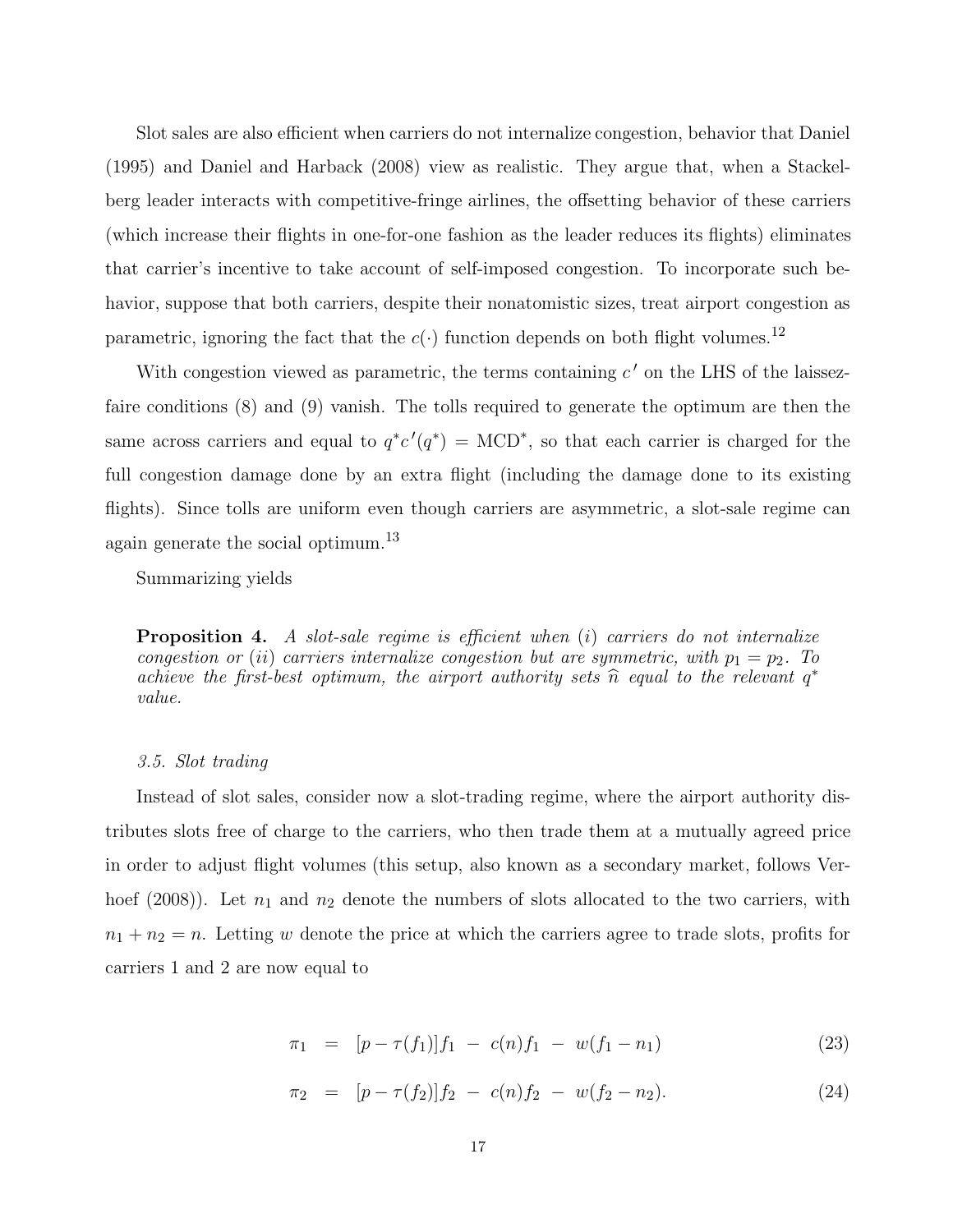Several features of these expressions deserve note. First, if  $f_i > n_i$ , then carrier i is a buyer of slots and makes an outlay of  $w(f_i - n_i) > 0$ , while  $f_i < n_i$  means that the carrier is a slot seller, earning revenues equal to the negative of the previous expression. Second, because a carrier understands that total flight volume remains constant when it trades a slot with the other carrier, the  $f_1 + f_2$  argument of the congestion-cost function c remains constant at n, the fixed slot total.

The equilibrium conditions for slot trading are

$$
p_1 - \tau(f_1) - f_1 \tau'(f_1) - c(n) = w \tag{25}
$$

$$
p_2 - \tau(f_2) - f_2 \tau'(f_2) - c(n) = w \tag{26}
$$

$$
f_1 + f_2 = n. \t\t(27)
$$

The first two conditions determine a carrier's desired flight volume (and thus the magnitude of its slot purchase or sale) when faced with the price w, while  $(27)$  says that the slot trades balance. This requirement implies  $f_1 - n_1 = -(f_2 - n_2)$ , which reduces to (27).

The key implication of (25) and (26) is that the expressions  $p_i - \tau(f_i) - f_i \tau'(f_i)$ ,  $i = 1, 2$ , are set equal to a common value. Since this same property holds at the social optimum (see (6) and (7)), slot trading is potentially efficient. The  $p_i - \tau(f_i) - f_i \tau'(f_i)$  expressions, by contrast, do not assume a common value in the slot-sale equilibrium (see (13) and (14)). The reason is that those equations include airline-specific congestion impacts (the  $f_i c'$  terms), a feature that accounts for the inefficient distortion of individual flight volumes. With total flights (and thus congestion) perceived as fixed under slot trading, these impacts are absent in (25) and (26).

To generate an efficient outcome under slot trading, the airport authority sets  $n$ , the number of slots distributed, equal to  $q^*$ , the socially optimal flight volume, and distributes the slots in some arbitrary fashion to the carriers. Then, it is easily seen that the solution to  $(25)-(27)$  has  $f_1 = f_1^*$ ,  $f_2 = f_2^*$  and  $w = q^*c'(q^*) = \text{MCD}^*$ . This conclusion follows because (25) and (26) are then identical to the conditions (6) and (7) evaluated at the social optimum. Summarizing yields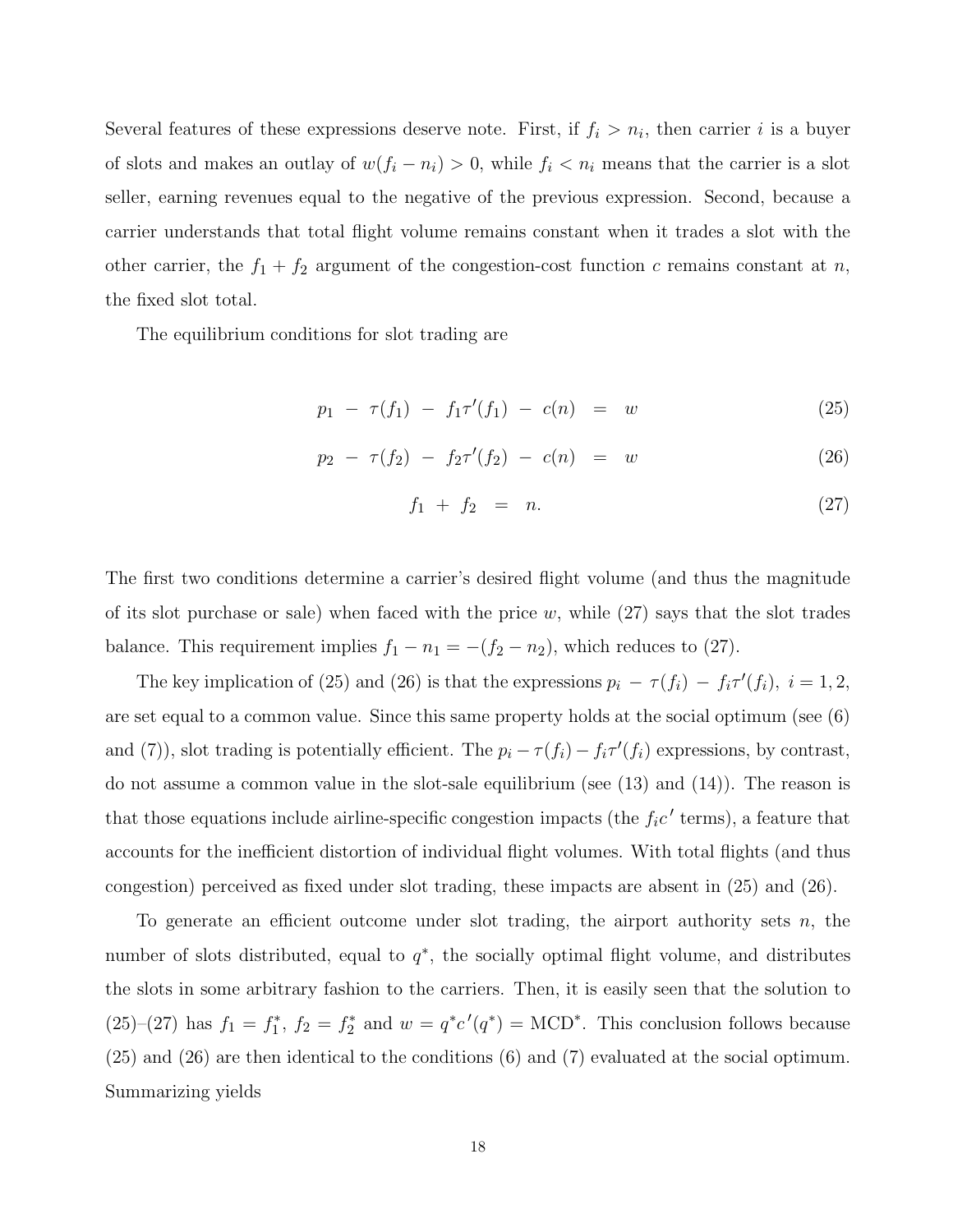**Proposition 5.** The slot-trading regime is efficient. To reach the social optimum, the airport authority distributes q ∗ slots to the carriers and allows them to trade.

Observe that the equilibrium price for slots equals the atomistic congestion toll,  $\text{MCD}^*$ , which was seen to be relevant in the absence of internalization. By contrast, the equilibrium value for the price z under a slot-sale regime was half as large  $(\frac{1}{2} MCD^*)$  in the linear case. Note also that the optimality of slot trading is independent of the distribution of slots to the carriers. That distribution affects equilibrium profit levels but not the chosen flight volumes.

While much of the previous analysis generalizes naturally to a model with more than two carriers, the generalization of the slot-trading setup requires some discussion. When more than two carriers are present, bilateral trading would be replaced by a clearing house for slots, a structure similar to a slot-sale regime except that slots could be sold as well as bought. The airport authority (or other market maker) would adjust the price  $w$  until slot purchases and sales are equal. The essential behavioral difference between this setup and the slot-sale regime is the carriers' recognition that, regardless of their choices, the total flight volume is fixed at a value equal to the total number of slots distributed. As seen above, this recognition is the key to the efficiency of the slot-trading regime.

One could ask whether the same recognition might apply under the slot-sale regime. In other words, carriers might understand that the airport authority sets the slot price to achieve a target total flight volume, thereby viewing total flights as fixed. Even though this view might be appealing, it is not logically defensible given the rules governing slot sales. To view total flights as fixed, carrier 1 must anticipate that carrier 2 would reduce its flights on a one-for-one basis in response to its own slot purchases. While this view is correct when slots are traded, it is untenable in the context of sale regime, where carriers are free to purchase as many slots as they wish.

#### 3.6. Slot auctions

Consider now an auction system as a means of allocating slots. Since a large number slots must be allocated, a multi-unit auction is the appropriate setup, and two variants exist. Under a "pay-as-bid" multi-unit auction (analogous to a standard first-price auction), carriers offer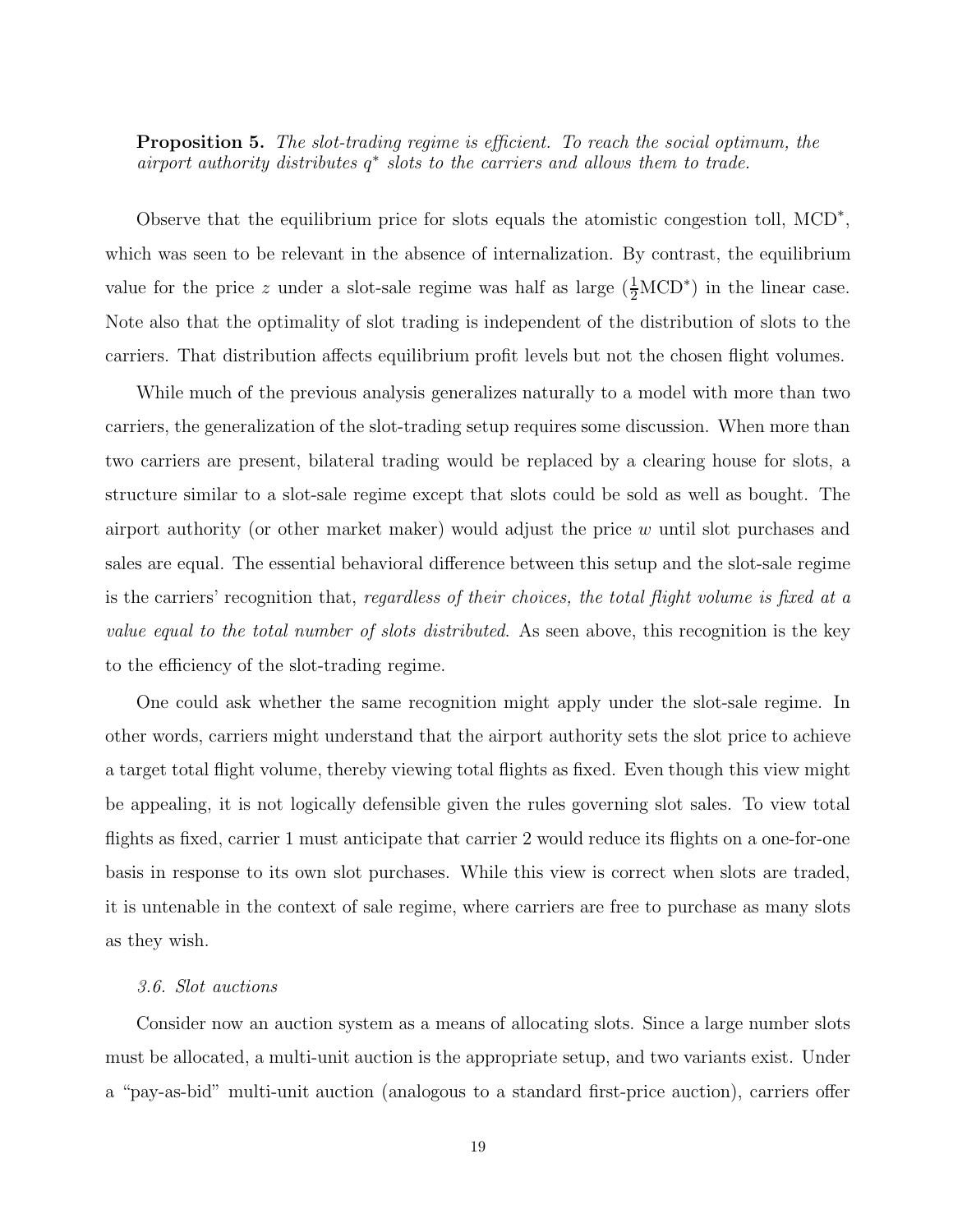unit-specific bids for slots, specifying different prices for first, second, and later slots requested. The auctioneer then allocates a fixed slot supply to the highest bidders, making them pay their winning bids. Since bidders trade off the surplus gain from a lower price against a smaller chance of winning, the pay-as-bid system can elicit understatement of valuations. Under a "uniform-price" auction, which is analogous to a second-price auction, the bidders with the highest (unit-specific) bids again win slots, but they pay a common price equal to the highest bid not accepted. Since, in the event of winning at least one slot, a carrier's bids on later units may set the price that is paid (potentially being the highest unaccepted bid), an incentive again exists to understate the valuations of these later units. This latter conclusion is established by Ausubel and Cramton (2002), and the useful survey by Burguet (2000) provides further discussion.

Suppose that a uniform-price auction is used to allocate slots, and in keeping with the maintained assumption of non-manipulative behavior on the part of the carriers, imagine that strategic behavior is absent, so that carriers act on the basis of their true valuations for slots. This assumption is inconsistent with the analyses described above, but it may yield a rough approximation to the actual outcome under a uniform-price auction while facilitating a simple discussion.

As explained above, a carrier reports to the auctioneer a bid function giving its marginal willingness-to-pay for incremental slots, and without strategic behavior, this function coincides with actual marginal valuations. Carrier i thus reports a bid function equal to  $p_i - \tau(f_i)$  –  $f_i\tau'(f_i) - c(n)$ , where n now represents the number of slots to be auctioned. Since this number is announced in advance by the auctioneer, a carrier's bid function treats total flights (and thus the level of congestion) as fixed, as in the slot-trading regime.

Based on these bid functions, the auctioneer then sets a price  $y$  such that: carriers bidding at least y for incremental slots receive them; a total of n slots is allocated. It is easy to see that the resulting equilibrium conditions are identical to those from the sloting-trading regime, being given by  $(25)-(27)$  with y in place of w. As a result, the previous argument establishing efficiency of slot trading applies as well to a slot auction under the present assumptions, yielding<sup>14</sup>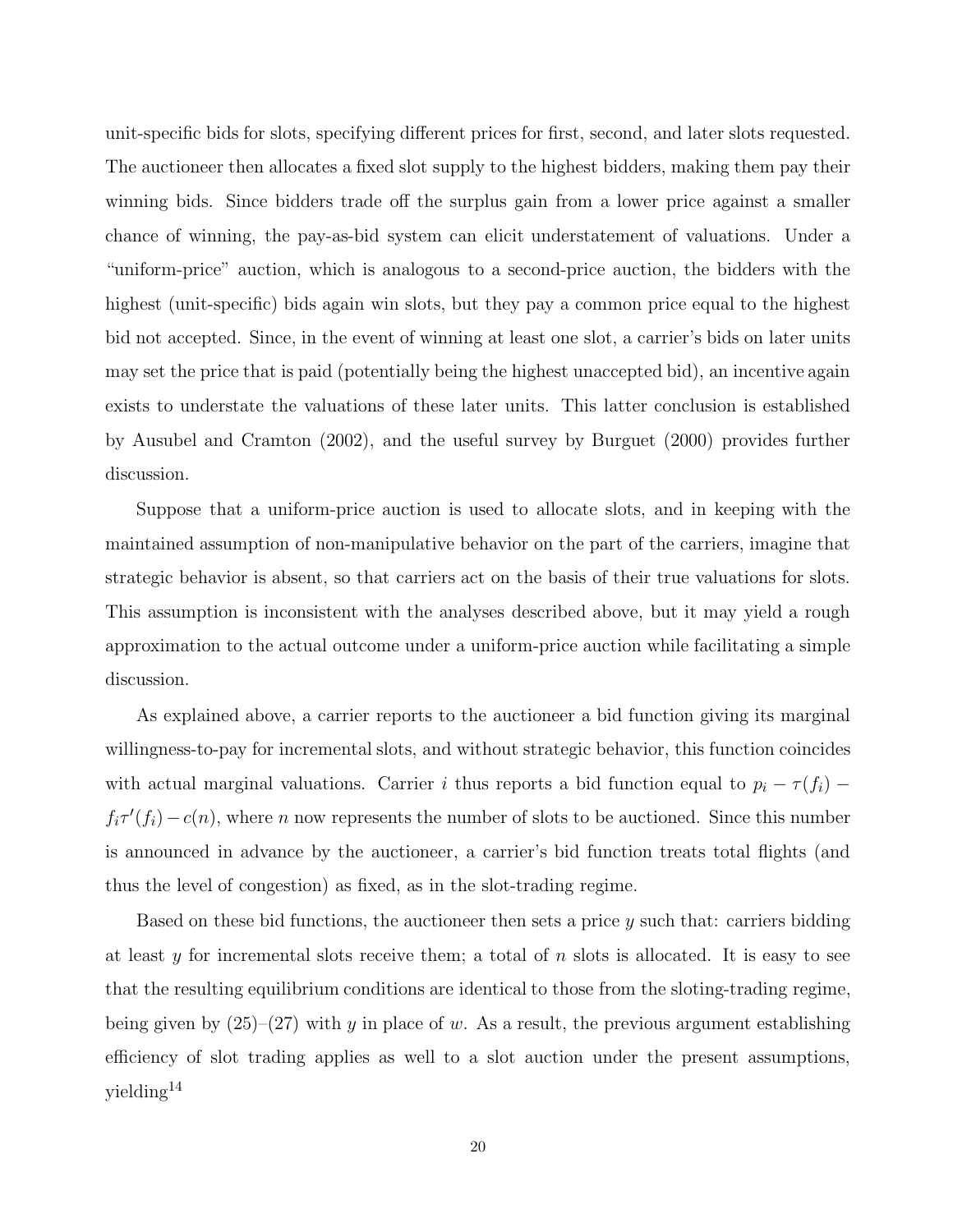Proposition 6. With non-strategic behavior, a uniform-price, multi-unit slot auction  $\epsilon$  is efficient. To reach the optimum, the airport authority auctions  $q^*$  slots.

#### 3.7. The effect of market power

In a closely related paper, Verhoef (2008) analyzes slot-based regimes when demand is imperfectly elastic, allowing carriers to exercise market power. Uninternalized congestion again tends to make flight volumes excessive, but carriers have a new incentive to limit their flight volumes in order to raise fares. The net effect of these two distortions is ambiguous, so that flight volumes in the laissez-faire equilibrium could either be too large or too small. Since Verhoef (2008) assumes that, under the toll regime, the two distortions must be addressed using a single toll instrument, the possibility of insufficient flight volumes means that optimal tolls could be negative.<sup>15</sup>

In Verhoef's model, two carriers serve the same market (facing a downward-sloping, linear demand curve), and asymmetry between them is generated by a difference in costs. The  $\tau(\cdot)$ function is constant in his model (yielding constant returns), the  $c(\cdot)$  function is linear, and the functions differ across carriers in a way that gives one carrier lower costs at any flight volume. Given the assumed cost structure and service to a single market, the high-cost carrier does not operate at the social optimum, an outcome that is supported by levying a positive toll on that carrier. By contrast, the low-cost carrier faces a negative toll (receives a subsidy), which raises its flight volume and corrects the market-power distortion. Note that uninternalized congestion vanishes with the absence of the other carrier, making this the only distortion present.

As in the present analysis, a slot-sale regime eliminates the differentiation of tolls required to support the social optimum. One consequence is that the high-cost carrier may operate under the slot-sale regime rather than being forced out of business, an undesirable second-best outcome. This pattern matches one of the conclusions of Proposition 3 (too large a flight volume for the smaller carrier), although Verhoef is not able to state an equally clearcut result given the greater complexity of his model. Nevertheless, the two papers offer a similar verdict on slot sales by highlighting the inefficiency of a structure that imposes a common charge on asymmetric carriers.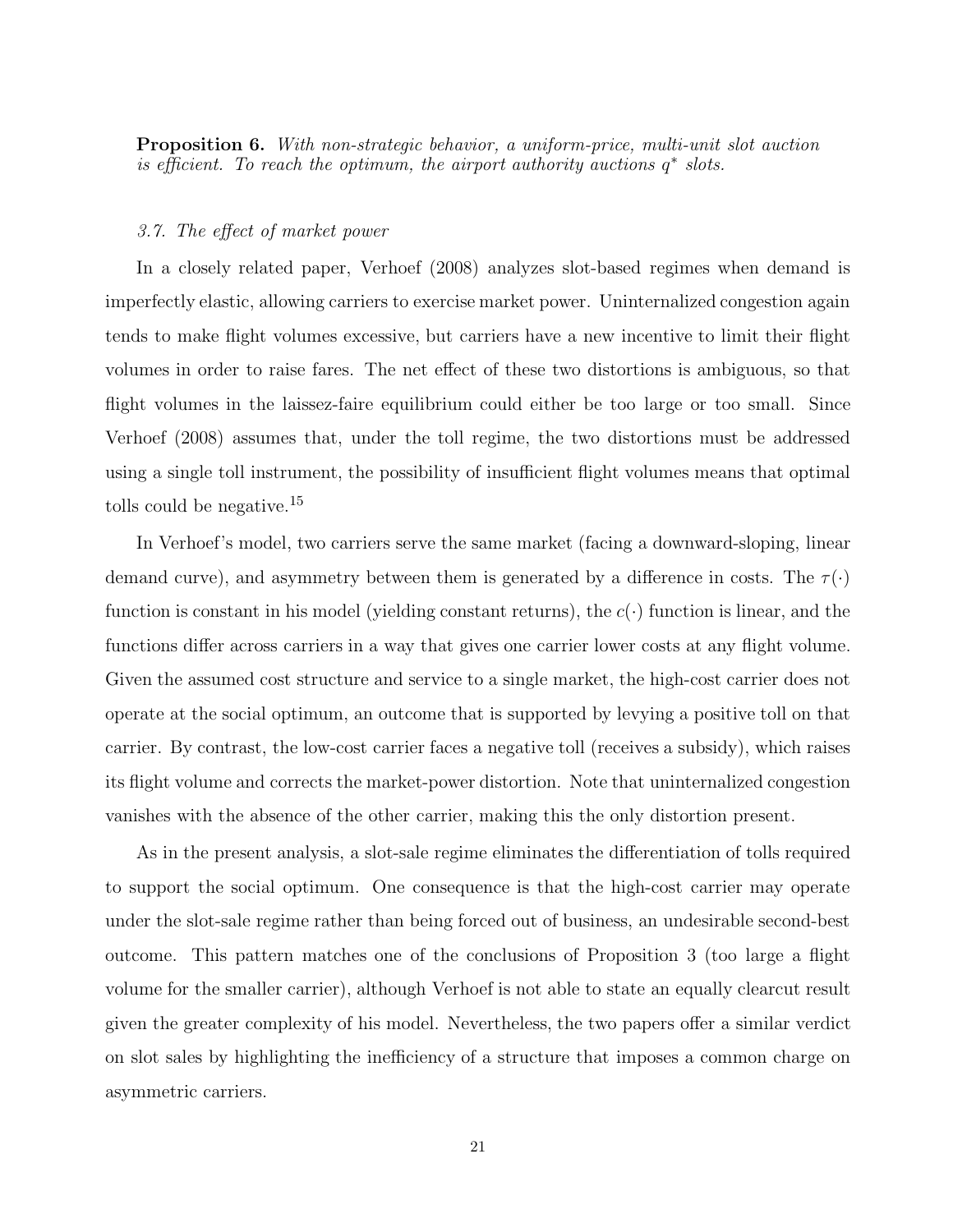Verhoef also analyzes slot trading and shows that the trading equilibrium efficiently removes the high-cost carrier from the market. However, unless the airport authority can compel the low-cost carrier to use all of the slots it ends up holding, the social optimum cannot be generated. In other words, the authority can issue total slots equal to the socially optimal flight volume, but the low-cost carrier, even though it ends up holding this many slots, can choose instead the smaller flight volume corresponding the best monopoly output, leaving some slots unused.

#### 4. Conclusion

This paper has analyzed slot-based regimes for management of airport congestion, using a model where airlines are asymmetric and internalize congestion. Under these circumstances, optimal congestion tolls differ across carriers, and since a slot-sale regime (with its uniform slot price) cannot duplicate this pattern, the equilibrium it generates is inefficient. Flight volumes tend to be too low for large carriers and too high for small carriers. Under a slot-trading regime, however, the distribution of a fixed number of slots causes carriers to treat total flight volume (and thus congestion) as fixed, and this difference leads to an efficient outcome as long as the number of slots is optimally chosen. A slot auction is efficient for the same reason.

All of these conclusions presume the absence of manipulative or strategic behavior on the part of the carriers, a view that may be inaccurate. Nevertheless, the results provide a benchmark for the evaluation of slot-based regimes, which may give an approximation to actual outcomes under more-sophisticated behavior by the carriers. Other aspects of the model are also highly stylized, but since the principles underlying the results would also emerge in more detailed and realistic frameworks, the findings are likely to be highly robust.

A key lesson of the analysis is that a slot-trading regime, where slots are distributed to the carriers and then traded through a clearing house, is equivalent to an efficient regime of carrier-specific congestion tolls. Since such a toll regime is bound to be controversial given that the tolls it generates are inversely related to carrier size, the analysis generates a clear presumption in favor of the equivalent slot-trading regime. This conclusion is welcome, given that trading already occurs at slot-constrained US airports, although at low volumes.<sup>16</sup> To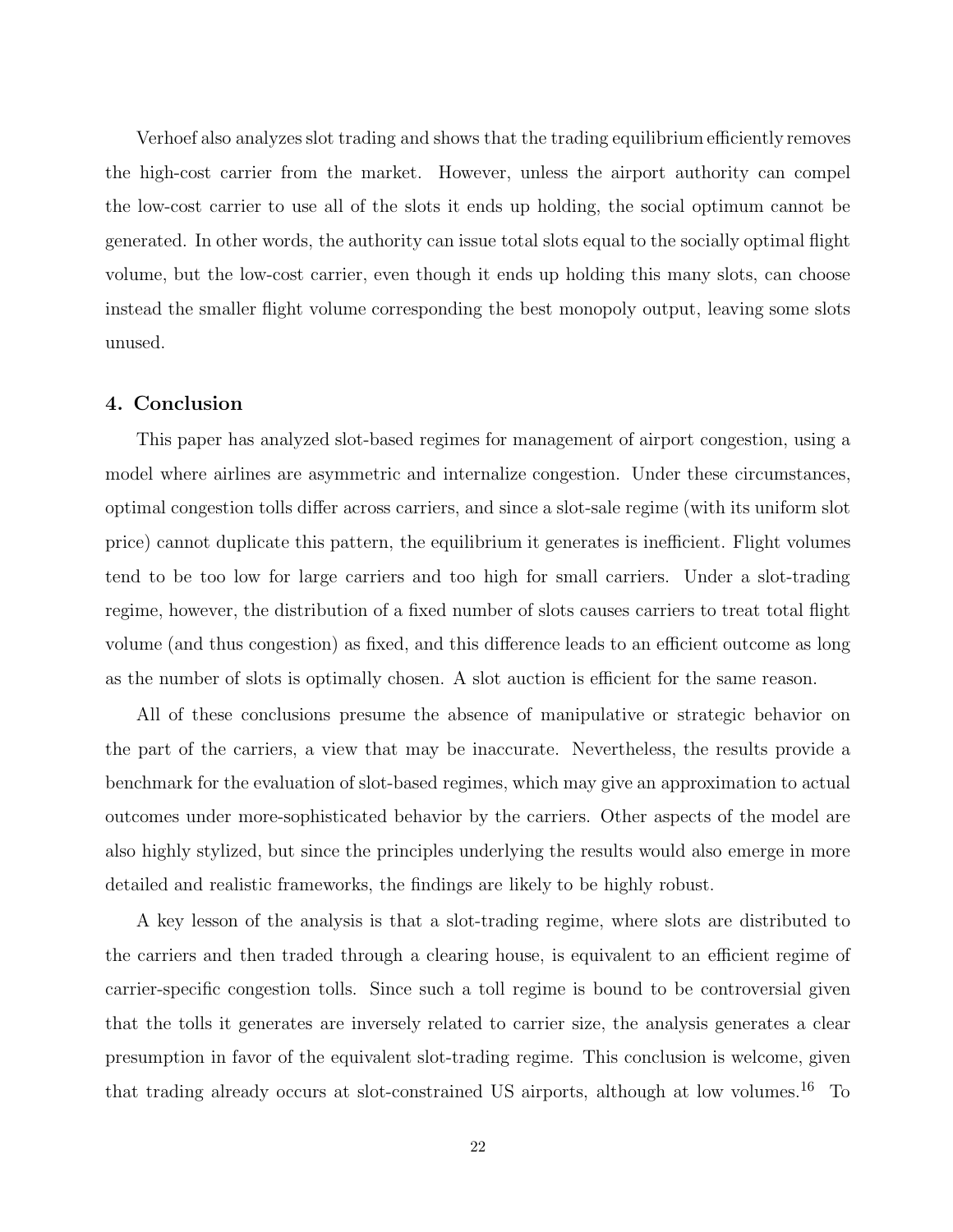foster more-active trading, the current bilateral system should be replaced by a central clearing house, and a slot purchase should confer clear property rights, replacing the current tenuous arrangement in which slots are ultimately the property of the FAA (Whalen et al. (2007) stress this point).

Although the analysis shows that a slot auction can also achieve efficiency, free distribution of slots might be preferable given the beleaguered airline industry's strenuous opposition to new, cost-increasing charges. To ensure that free distribution works well, hoarding of unused slots, meant to deny airport access to a carrier's competitors, must be prevented by "use-orlose" requirements, which already exist. It might appear that new entrants (who hold no slots) are disadvantaged under this system, but their status is no different from that of an incumbent carrier seeking to increase its flight volume, which must purchase new slots to do so.<sup>17</sup>

Future work could relax some of the stylized assumptions of the model. One limitation is the absence of any distinction between peak and off-peak periods, and if this feature were added to the model, traffic reallocation between periods would occur in response to pricebased interventions. While a multi-period setup like that of Brueckner (2002) involves greater complexity, such a model would presumably generate results similar to those of the present analysis, a conjecture that could be verified through additional research.

Another limitation of the analysis, mentioned in the introduction, is the assumption that the airport authority has the necessary information (on carrier congestion costs and passenger time values) for computing optimal congestion tolls or the optimal number of slots to auction or to distribute. While good estimates of the relevant parameters are available, as seen in the carefully calibrated numerical models of Daniel (1995) and Daniel and Harback (2008), it seems likely that actual implementation of price-based remedies would involve much less precision, while also relying on iterative or trial-and-error procedures that invite manipulation.<sup>18</sup> Such implementation problems were illustrated by the recent controversy over flight caps at the New York airports, where the carriers argued (possibly with some justification) that FAA caps were much too tight.<sup>19</sup> While these obstacles may make achievement of the optimum difficult, conceptual clarity regarding the effects of price-based remedies for airport congestion is nevertheless important, and this paper has attempted to provide it.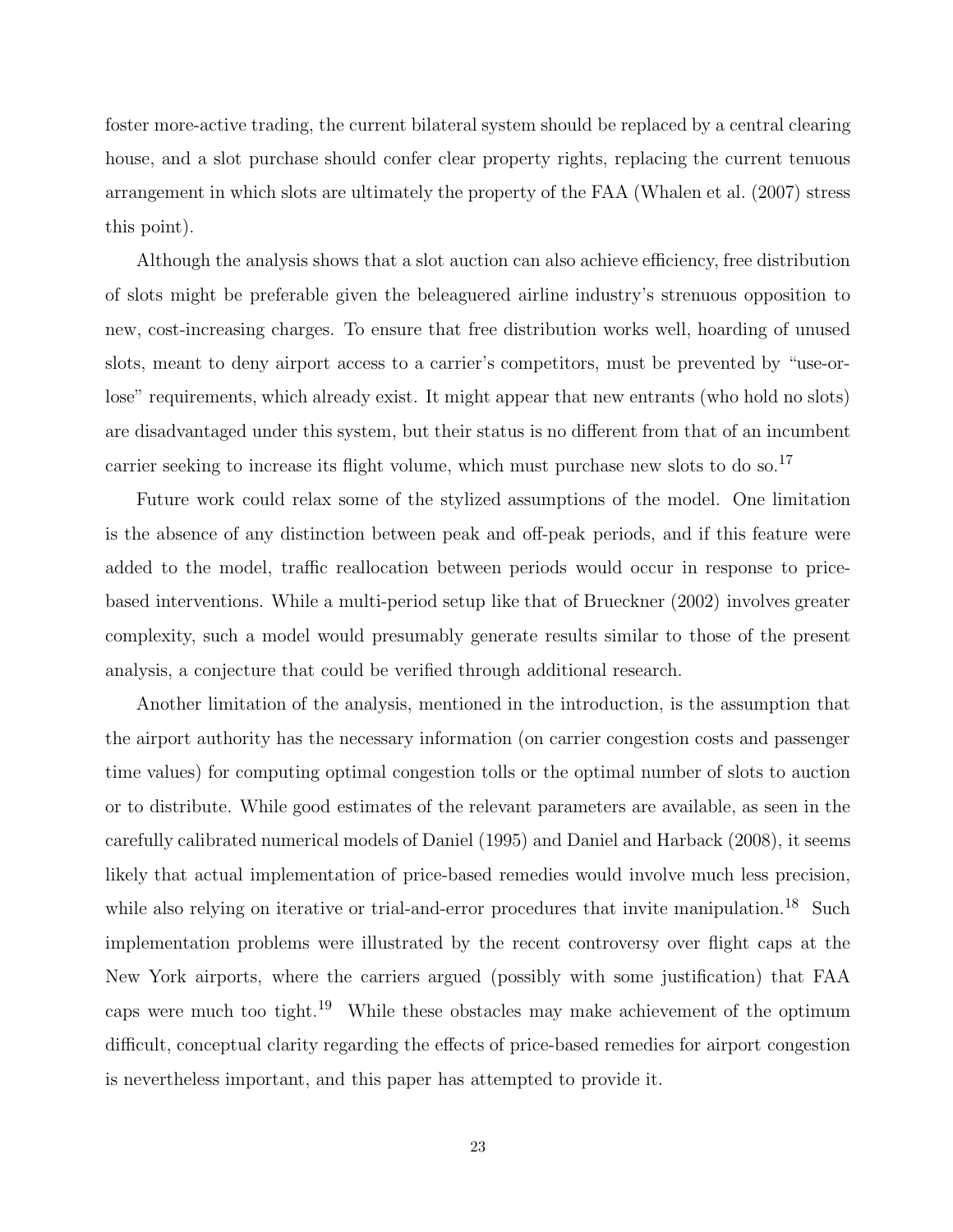## Appendix

In the linear case, the optimal total flight volume (which equals the optimal number of slots sold) is given by

$$
q^* = \widehat{n} = \frac{p_1 + p_2 - 2\theta}{2\alpha + 4\beta}.
$$
 (a1)

Note that positivity of this expression is ensured if the intercept  $\theta$  of the  $\tau$  function is smaller than both of the full prices, a condition that is assumed to hold. Carrier 1's flight volumes at the optimum and under the slot-sale regime are given by

$$
f_1^* = \frac{(p_1 - \theta)(\alpha + \beta) - \beta(p_2 - \theta)}{\alpha(2\alpha + 4\beta)} > \frac{(8\alpha + 10\beta)(p_1 - \theta) - 6\beta(p_2 - \theta)}{(4\alpha + 8\beta)(4\alpha + 2\beta)} = \hat{f}_1, (a2)
$$

where the inequality follows from some algebra. Since  $f_1^* + f_2^* = \hat{f}_1 + \hat{f}_2$ , (a2) implies  $f_2^*$  <  $\hat{f}_2$ . Note that, although  $f_1^*$  and  $\hat{f}_1$  are both positive, positivity of  $f_2^*$  and  $\hat{f}_2$  (given by the expressions in (a2) with  $p_1$  and  $p_2$  reversed) requires a sufficiently large value of  $\alpha$ . This fact shows the need for a sufficient degree of decreasing returns in order to generate interior solutions.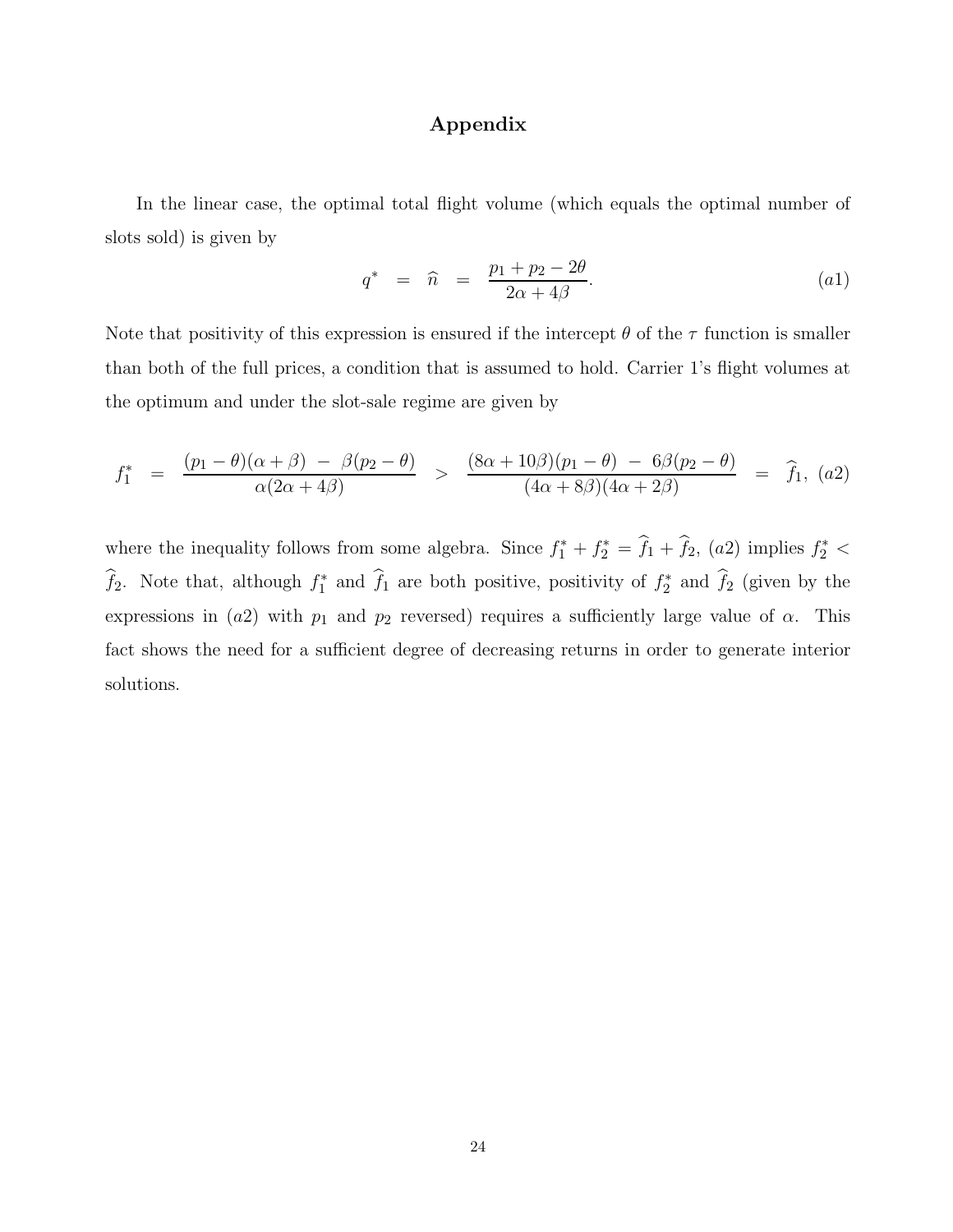## Table 1

# Numerical Examples

|                                          | Toll     | Slot Sale | Laissez Faire |
|------------------------------------------|----------|-----------|---------------|
| $p_1 - \theta = 9$<br>$p_2 - \theta = 5$ |          |           |               |
| q, n                                     | 0.707105 | 0.694426  | 0.842159      |
| $f_1$                                    | 0.668742 | 0.550228  | 0.545672      |
| $f_2$                                    | 0.038363 | 0.144198  | 0.296488      |
| W                                        | 4.96840  | 4.82512   | 4.49634       |
| $p_1 - \theta = 7$<br>$p_2 - \theta = 5$ |          |           |               |
| q, n                                     | 0.706804 | 0.708284  | 0.816954      |
| $f_1$                                    | 0.562943 | 0.458862  | 0.478234      |
| f <sub>2</sub>                           | 0.143861 | 0.249401  | 0.338720      |
| W                                        | 3.72792  | 3.66090   | 3.46772       |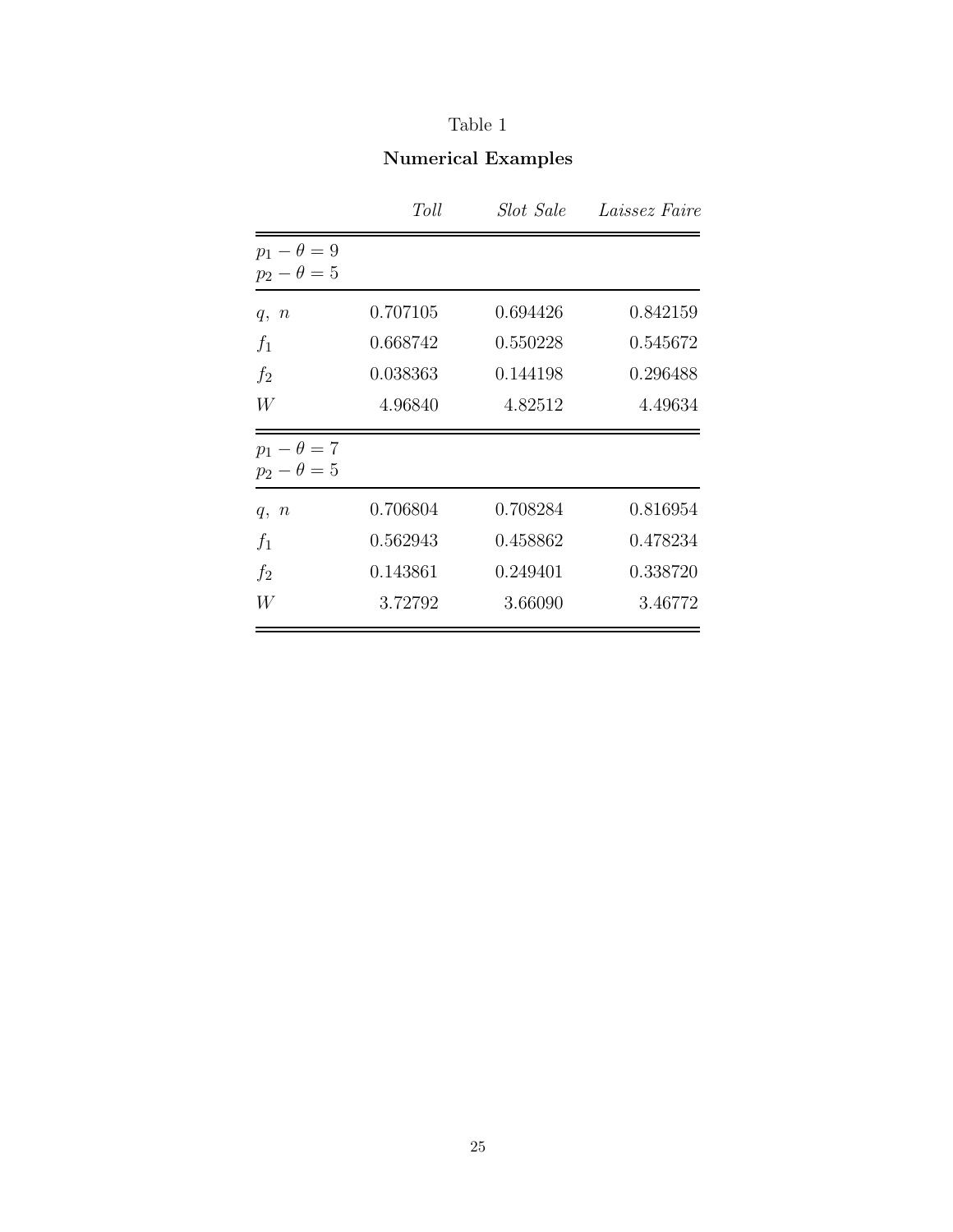## References

- Ausubel, L.M., Cramton, P., 2002. Demand reduction and inefficiency in multi-unit auctions, Unpublished paper, University of Maryland.
- BASSO, L.J., ZHANG, A., 2007. Congestible facility rivalry in vertical structures, *Journal of* Urban Economics 61, 218-237.
- BRAID, R.M., 1996. Peak-load pricing of a transportation route with an unpriced substitute. Journal of Urban Economics 40, 179-197.
- BRUECKNER, J.K., 2002. Airport congestion when carriers have market power, American Economic Review 92, 1357-1375.
- BRUECKNER, J.K., 2005. Internalization of airport congestion: A network analysis. *Interna*tional Journal of Industrial Organization 23, 599-614.
- BRUECKNER, J.K., VAN DENDER, K., 2008. Atomistic congestion tolls at concentrated airports? Seeking a unified view in the internalization debate. Journal of Urban Economics, forthcoming.
- BURGUET, R., 2000. Auction theory: A guided tour, *Investigaciones Economicas* 24, 3-50.
- Czerny, A., 2008. Managing congested airports under uncertainty. In: Czerny, A., Forsyth, P., Gillen D., Niemeier, H.-M. (Eds.), Airport Slots: International Experiences and Options for Reform. Ashgate, Aldershot, UK, pp. 111-126.
- Gillen, D., 2008. Airport slots: A Primer. In: Czerny, A., Forsyth, P., Gillen D., Niemeier, H.-M. (Eds.), Airport Slots: International Experiences and Options for Reform. Ashgate, Aldershot, UK, pp. 41-59.
- DANIEL, J.I., 1995. Congestion pricing and capacity of large hub airports: A bottleneck model with stochastic queues, *Econometrica* 63, 327-370.
- DANIEL, J.I., HARBACK, K.T., 2008. (When) Do hub airlines internalize their self-imposed congestion delays? Journal of Urban Economics , 63, 583-612.
- FORBES, S.J., 2006. The effect of air traffic delays on airline prices, Unpublished paper, University of California, San Diego.
- FORSYTH, P., NIEMEIER, H.-M., 2008. Setting the slot limits at congested airports. In: Czerny, A., Forsyth, P., Gillen D., Niemeier, H.-M. (Eds.), Airport Slots: International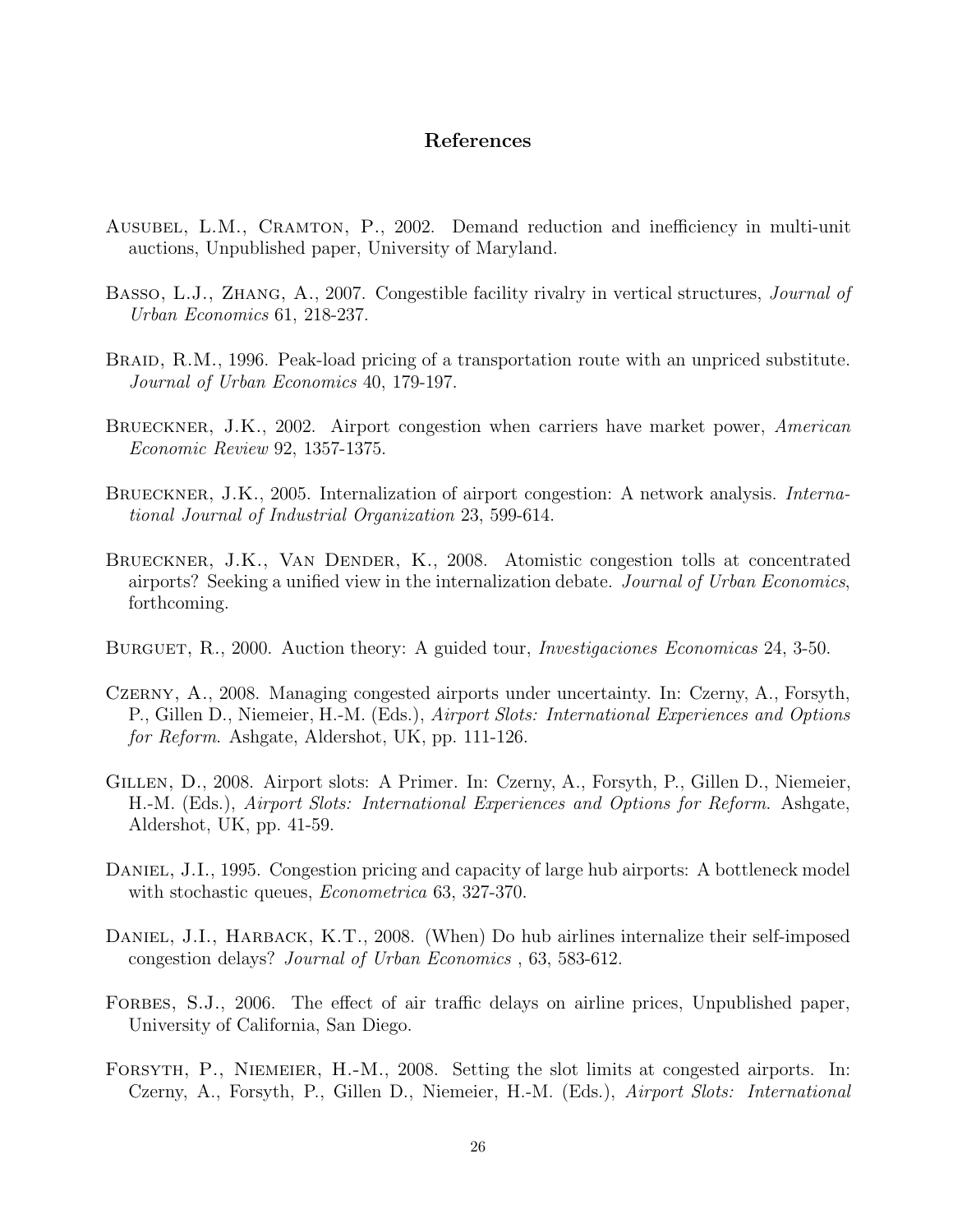Experiences and Options for Reform. Ashgate, Aldershot, UK, pp. 63-83.

- Johnson, T., Savage, I., 2006. Departure delays, the pricing of congestion, and expansion proposals at Chicago's O'Hare airport. Journal of Air Transport Management 12, 182-190.
- Kasper, D.M., 2008. Slots, property rights and secondary markets: Efficiency and slot allocation at US airports. In: Czerny, A., Forsyth, P., Gillen D., Niemeier, H.-M. (Eds.), Airport Slots: International Experiences and Options for Reform. Ashgate, Aldershot, UK, pp. 271-288.
- MAYER, C., SINAI, T., 2003. Network effects, congestion externalities, and air traffic delays: Or why all delays are not evil, American Economic Review 93, 1194-1215.
- MORRISON, S.A., WINSTON, C., 2007. Another look at airport congestion pricing. American Economic Review 97, 1970-1977.
- Oum, T.H., Zhang, Y., 1990. Airport pricing : Congestion tolls, lumpy investment, and cost recovery. Journal of Public Economics 43, 353-374.
- PELS, E., VERHOEF, E., 2004. The economics of airport congestion pricing. Journal of Urban Economics 55, 257-277.
- Rupp, N.G., 2008. Do carriers internalize congestion costs? Empirical evidence on the internalization question. Unpublished paper, East Carolina University.
- SCHOFIELD, A., 2007. Rush hour revenue: Airlines could face fees for peak-time flights if the U.S. government has its way. Aviation Week and Space Technology, October 29, pp. 41-42.
- Small, K.A., 1992. Urban transportation economics, Harwood Academic Publishers, Chur, Switzerland.
- VERHOEF, E., 2008. Congestion pricing, slot sales and slot trading in aviation. Unpublished paper, Free University of Amsterdam.
- WHALEN, W.T., CARLTON, D.W., HEYER, K., RICHARD, O., 2007. Proposal for a marketbased solution to airport delays. Economic Analysis Group Discussion Paper, Antitrust Division, U.S. Department of Justice.
- Zhang, A., Zhang, Y., 2006. Airport capacity and congestion when carriers have market power. Journal of Urban Economics 60, 229-247.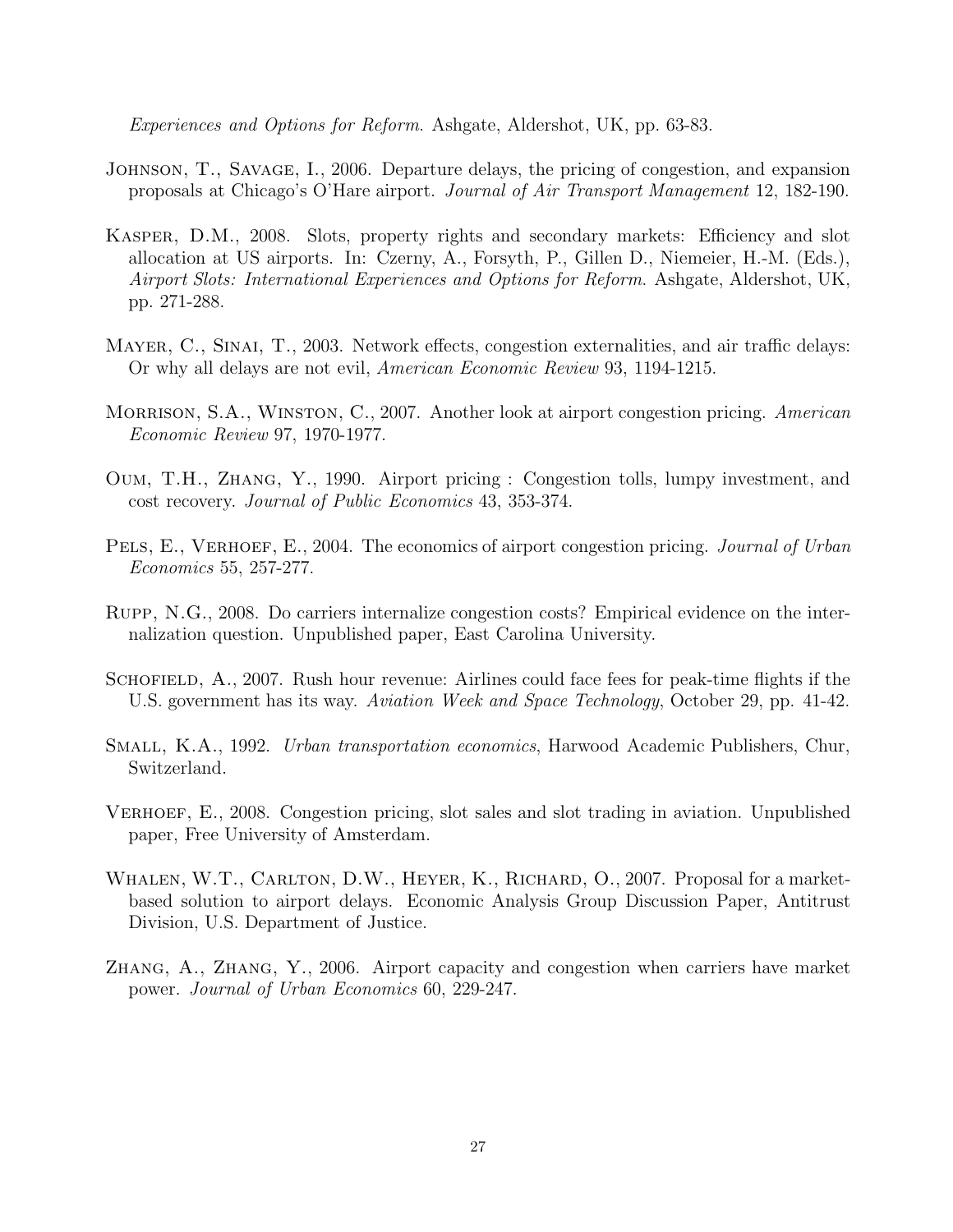## Footnotes

- ∗ I am indebted to Ami Glazer for very helpful suggestions and to Volodymyr Bilotkach, Joe Daniel, Ricardo Flores-Fillol, and especially Ken Small for additional comments. Any shortcomings in the paper, however, are my responsibility.
- <sup>1</sup>Washington Reagan (National) Airport is also slot-constrained. See Gillen (2008) for a discussion of the history of the slot system at these airports, and see Forsyth and Niemeier (2008) for a good discussion of the economics of airport slots.
- <sup>2</sup>Many European airports have slot systems, but while slot trading occurs in the UK, it is illegal at other EU airports (see Gillen (2008)).
- <sup>3</sup>Erik Verhoef and I began discussing slot-based remedies for congestion several years ago, and he produced the main elements of a single-authored paper based on his preferred set of assumptions, a paper recently finalized as Verhoef (2008). Meanwhile, I recognized that the different approach of Brueckner and Van Dender (2008) could be applied fruitfully to the problem, leading to the present paper. The paper owes a debt to the original discussions with Verhoef, and it borrows directly from his treatment of slot trading, as explained further below.
- <sup>4</sup>See Pels and Verhoef (2004), Zhang and Zhang (2006), Basso and Zhang (2007), and Morrison and Winston (2007). For an earlier contribution predating the analysis of internalization, see Oum and Zhang (1990). For representative studies in the road-pricing literature, see Small (1992) and Braid (1996).
- <sup>5</sup>Brueckner (2002) and Mayer and Sinai (2003) provide evidence in favor of internalizing behavior, while Daniel (1995) and Daniel and Harback (2008) provide contrary evidence against it. A recent paper by Rupp (2008) provides additional negative evidence using an extension of Mayer and Sinai's methodology.
- <sup>6</sup>Uncertainty regarding demand or costs is not present in the analysis. For an analysis of the impact of uncertainty in an airport-congestion model, see Czerny (2008).

<sup>7</sup>See Forbes (2006) for empirical evidence that airport congestion reduces fares.

<sup>8</sup>A sufficient condition for positivity of the Hessian determinant is  $c'' \equiv 0$ . However, when  $\tau$ is a constant, the second-order condition fails, indicating that the optimum involves a corner solution with  $f_2 = 0$ .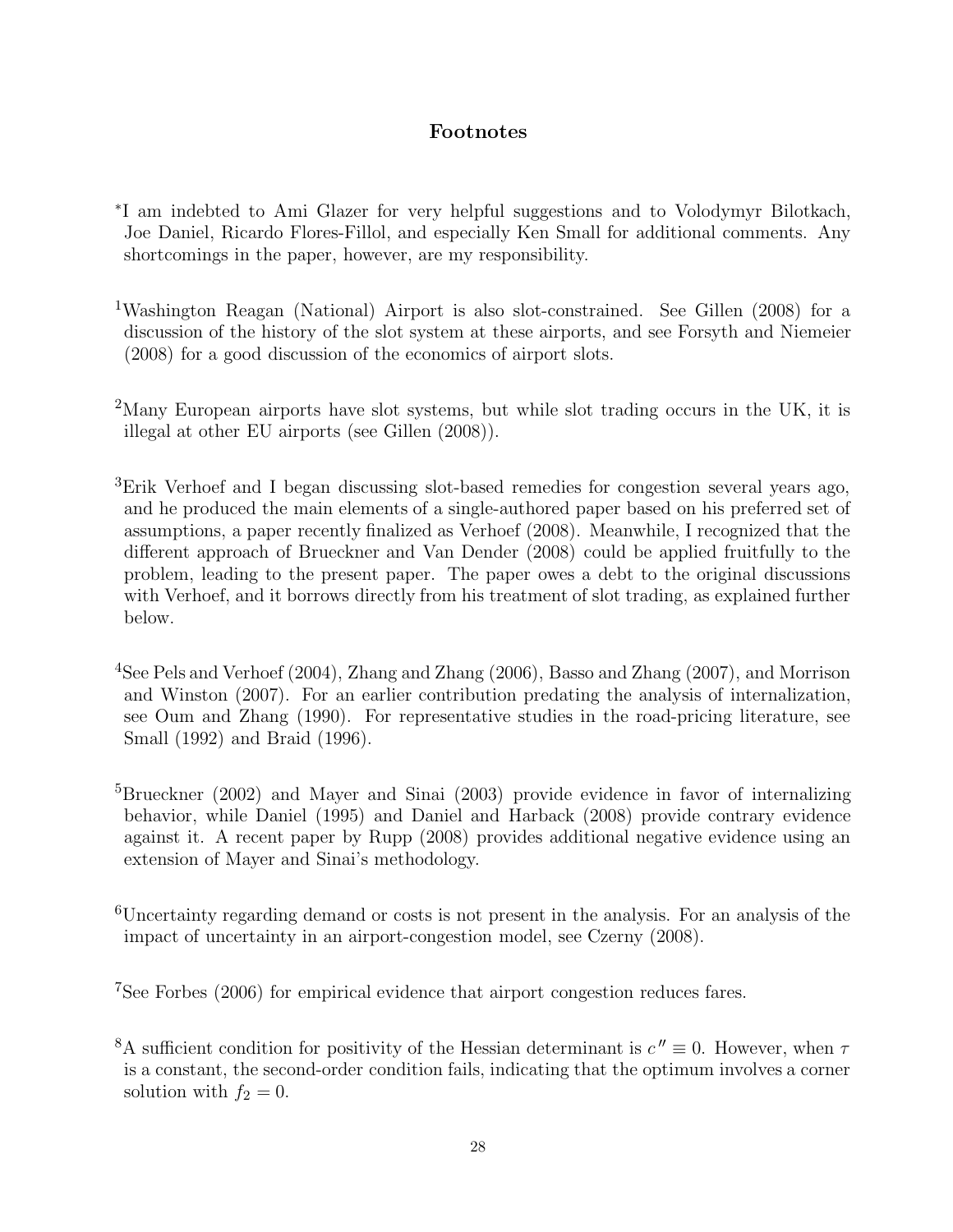- <sup>9</sup>Since  $p_1 > p_2$  holds and  $\tau(f) + f\tau'(f) + f c'(q)$  is increasing in f holding q fixed, the f<sub>1</sub> value satisfying  $(8)$  must be larger than the  $f_2$  value satisfying  $(9)$ .
- $10$ This conclusion follows by continuity from the symmetric case, where the carriers' common optimal flight volumes are smaller than the common equilibrium level.
- <sup>11</sup>To generate the optimum, the airport authority sets  $\hat{n}$ , the number of slots sold, equal to the socially optimal flight volume,  $q^* = 2f^*$ , where  $f^*$  gives the carriers' common optimal flight volume (the value that satisfies (6) and (7) when  $p_1 = p_2$ ). The equilibrium slot price z is then equal to the common optimal congestion toll,  $\frac{1}{2} MCD^* = q^* c' (q^*)/2$ . These conclusions follow from verifying that, when  $\hat{n} = q^*$ , the solution to  $(13)$ – $(15)$  yields  $f_1 = f_2 = q^*/2$ along with  $z = q^*c'(q^*)/2$ .
- <sup>12</sup>Brueckner and Van Dender (2008) show how the presumed non-internalizing behavior can occur using a simple model like the present one, but where carrier 2 is viewed as a collection of fringe airlines. However, to sustain the fringe's competitive behavior, their model requires constant returns to scale, with the  $\tau(\cdot)$  function taking a constant value. Although decreasing returns in the present model precludes the use of Brueckner and Van Dender's approach, the effect of internalization's absence can still be investigated by imposing such behavior in ad hoc fashion, as described above.
- <sup>13</sup>With the terms containing  $c'$  in the slot-sale first-order conditions (13) and (14) vanishing, it is easily seen that the solution to (13)-(15) coincides with the social optimum when the airport authority sets  $\hat{n} = q^*$ . The equilibrium slot price is equal to the optimal (uniform) congestion toll, with  $\hat{z} = \text{MCD}^*$ . Note that Brueckner and Van Dender (2008) refer to this toll as "atomistic" given that it would normally apply in a case where carriers are small enough to ignore their influence on congestion. This smallness is not satisfied in the present context; hence the ad hoc nature of the approach.
- <sup>14</sup>Efficiency also obtains under a pay-as-bid auction.
- <sup>15</sup>Another approach, suggested by Brueckner (2005), is to correct the market-power distortion through subidies paid at the level of the city-pair market (which can vary according to the extent of market competition) combined with congestion tolls levied at the airport level.
- <sup>16</sup>Kasper (2008) stresses the overall virtues of a slot-trading regime (a secondary market) relative to congestion pricing.
- <sup>17</sup>The analysis suggests that slot auctions are unnecessary if a slot-trading regime is already in place. The FAA's recent proposal for the New York airports does not conform to this view,